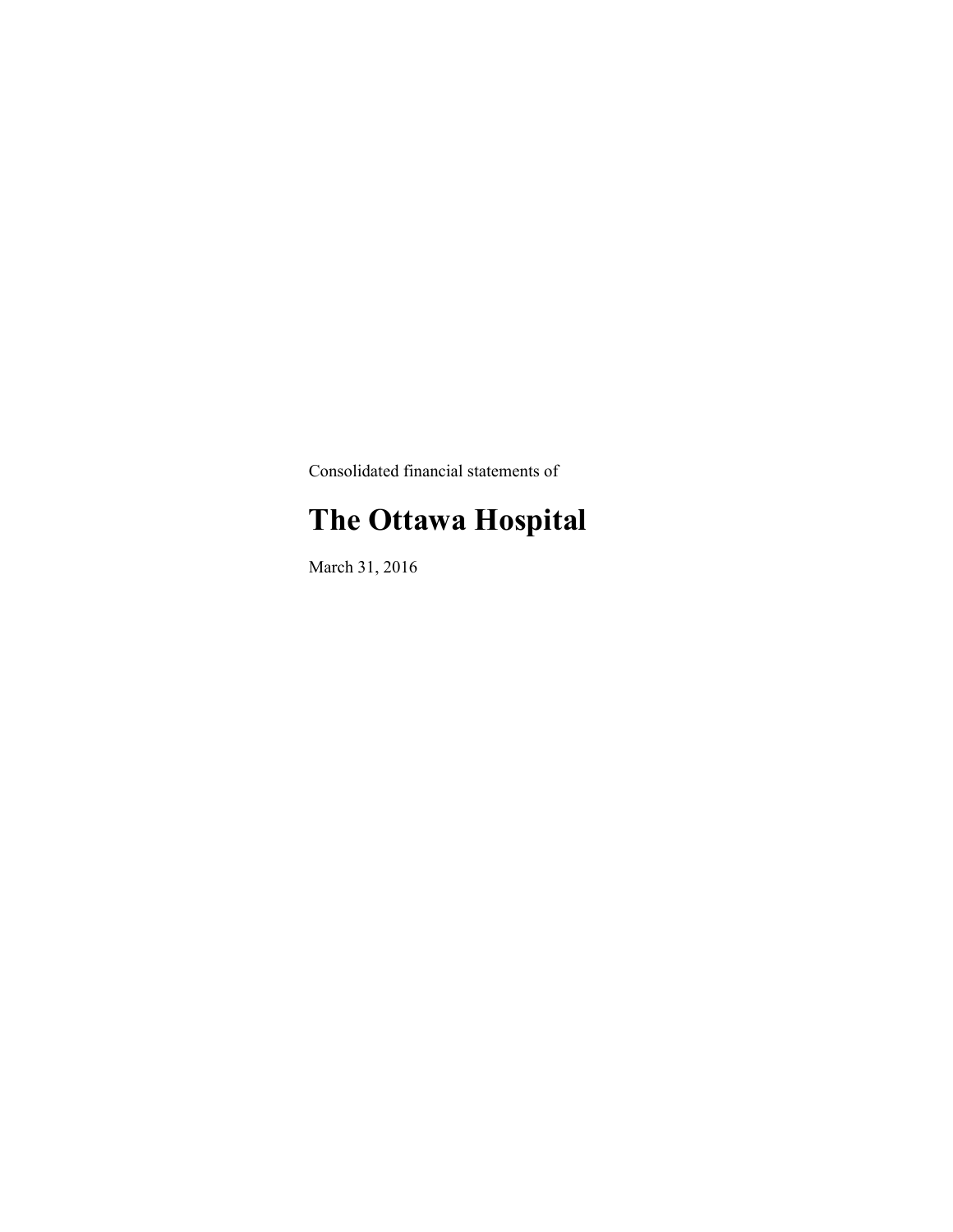# The Ottawa Hospital<br>March 31, 2016

### Table of contents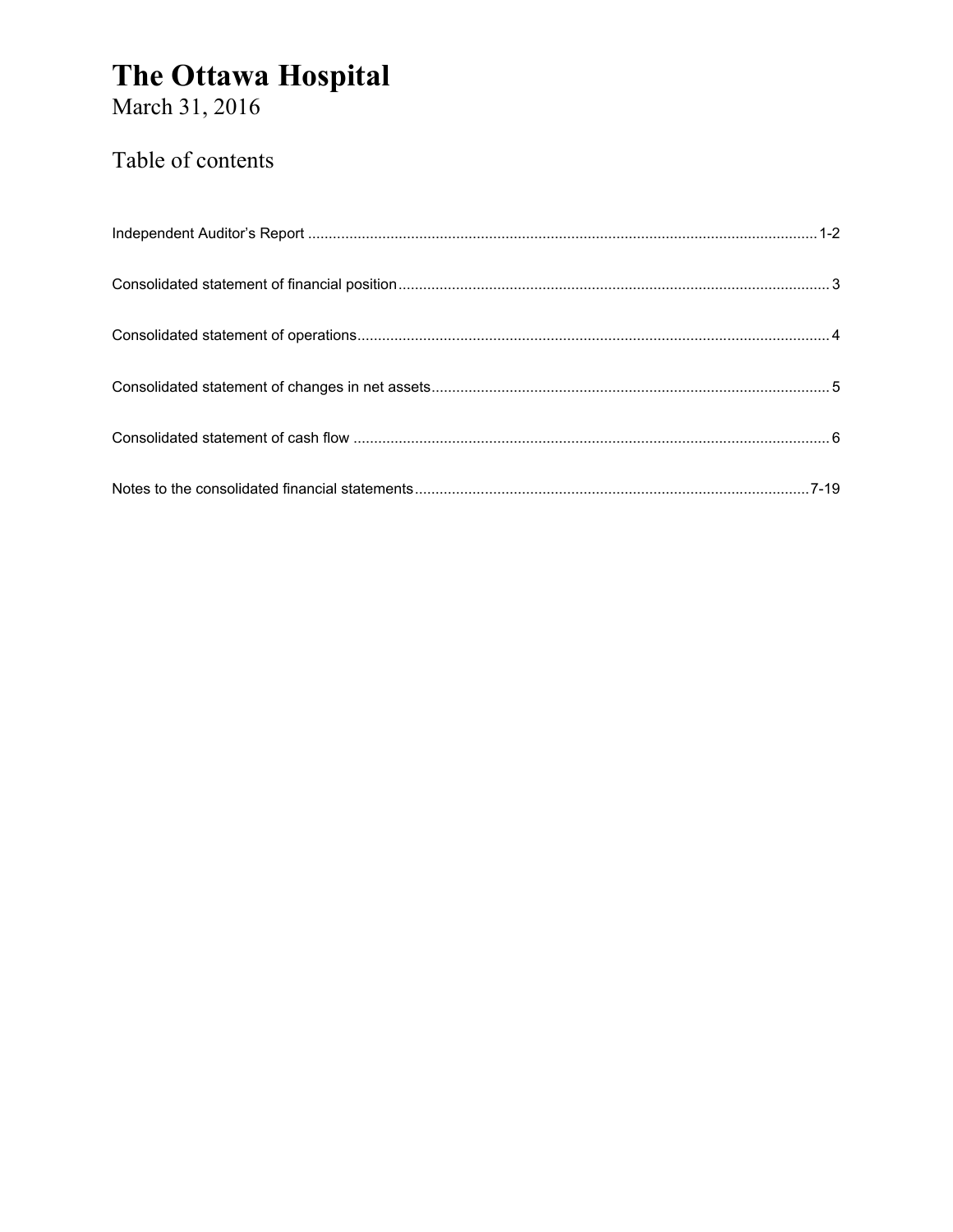# Deloitte.

Deloitte LLP 1600 - 100 Queen Street Ottawa ON K1P 5T8 Canada

Tel: (613) 236-2442 Fax: (613) 236-2195 www.deloitte.ca

### **Independent Auditor's Report**

To the Board of Governors of The Ottawa Hospital and the Ministry of Health and Long-Term Care of Ontario

We have audited the accompanying consolidated financial statements of The Ottawa Hospital (the "Hospital"), which comprise the consolidated statement of financial position as at March 31, 2016, and the consolidated statements of operations, changes in net assets and cash flow for the year then ended, and a summary of significant accounting policies and other explanatory information.

#### **Management's Responsibility for the Consolidated Financial Statements**

Management is responsible for the preparation and fair presentation of these consolidated financial statements in accordance with Canadian public sector accounting standards for government not-for-profit organizations, and for such internal control as management determines is necessary to enable the preparation of consolidated financial statements that are free from material misstatement, whether due to fraud or error.

#### **Auditor's Responsibility**

Our responsibility is to express an opinion on these consolidated financial statements based on our audit. We conducted our audit in accordance with Canadian generally accepted auditing standards. Those standards require that we comply with ethical requirements and plan and perform the audit to obtain reasonable assurance about whether the consolidated financial statements are free from material misstatement.

An audit involves performing procedures to obtain audit evidence about the amounts and disclosures in the consolidated financial statements. The procedures selected depend on the auditor's judgment, including the assessment of the risks of material misstatement of the consolidated financial statements, whether due to fraud or error. In making those risk assessments, the auditor considers internal control relevant to the entity's preparation and fair presentation of the consolidated financial statements in order to design audit procedures that are appropriate in the circumstances, but not for the purpose of expressing an opinion on the effectiveness of the entity's internal control. An audit also includes evaluating the appropriateness of accounting policies used and the reasonableness of accounting estimates made by management, as well as evaluating the overall presentation of the consolidated financial statements.

We believe that the audit evidence we have obtained is sufficient and appropriate to provide a basis for our audit opinion.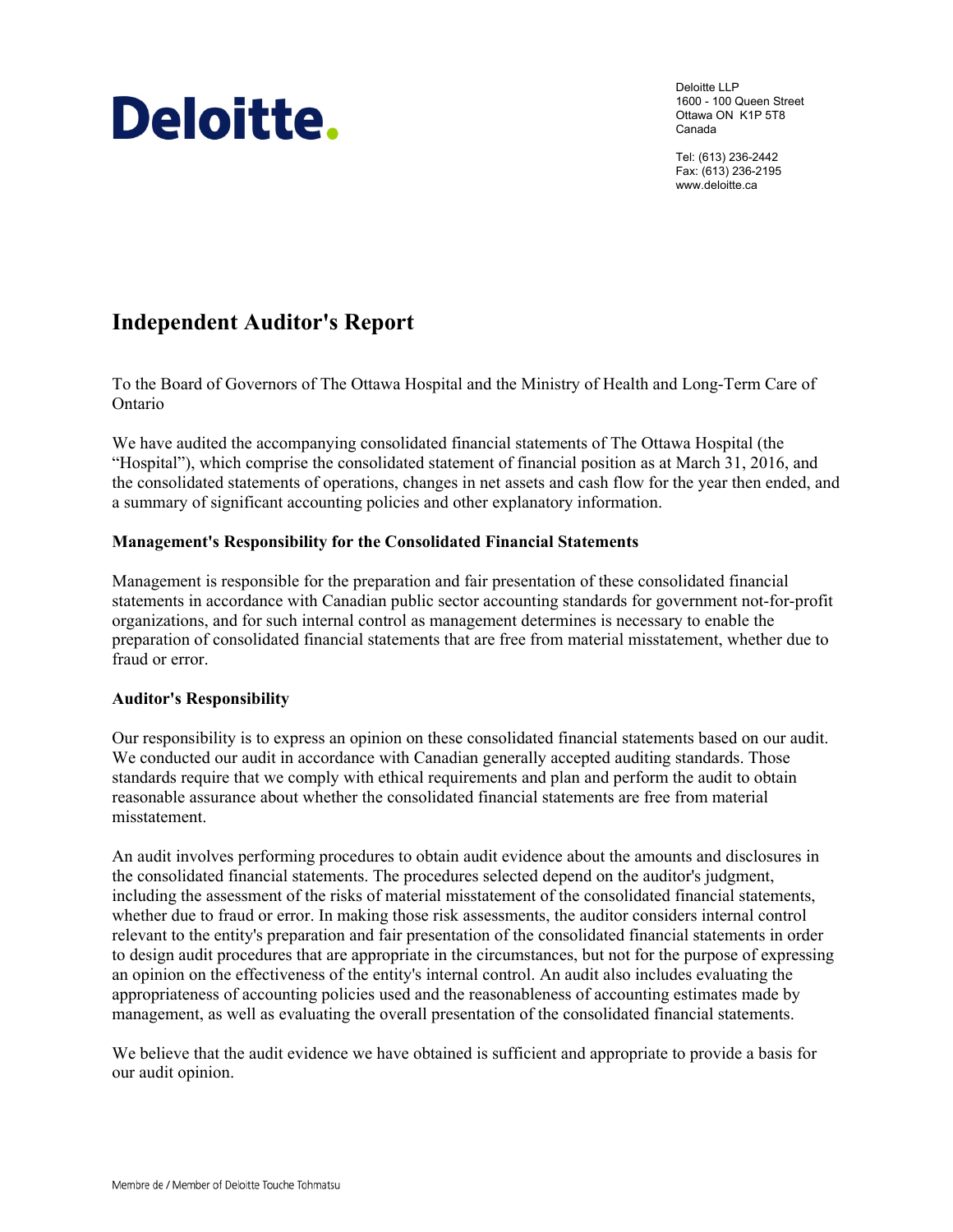#### **Opinion**

In our opinion, the consolidated financial statements present fairly, in all material respects, the financial position of the Hospital as at March 31, 2016, and the results of its operations and its cash flows for the year then ended in accordance with Canadian public sector accounting standards for government not-forprofit organizations.

Detoite LLP

Chartered Professional Accountants Licensed Public Accountants

June 1, 2016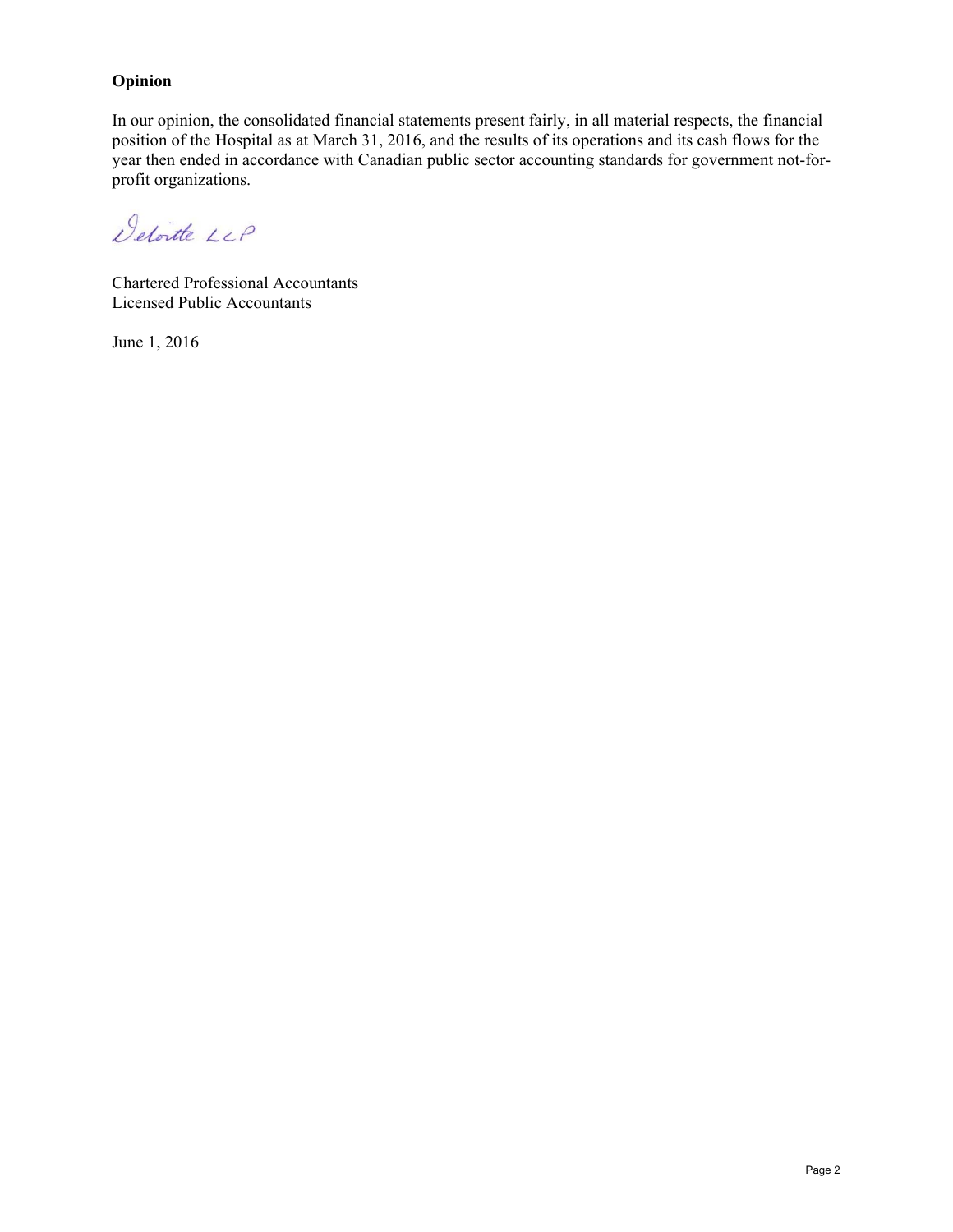# Consolidated statement of financial position

as at March 31, 2016

(in thousands of dollars)

|                                                            | 2016      | 2015      |
|------------------------------------------------------------|-----------|-----------|
|                                                            |           | \$        |
| <b>Assets</b>                                              |           |           |
| <b>Current assets</b>                                      |           |           |
| Cash                                                       |           | 14,940    |
| Short-term investments                                     | 1,681     | 1,572     |
| Accounts receivable (Note 3)                               | 90,988    | 81,222    |
| Inventories                                                | 16,610    | 17,862    |
| Prepaid expenses                                           | 10,918    | 10,203    |
|                                                            | 120,197   | 125,799   |
| Capital grants receivable (Note 3)                         | 14,158    | 10,201    |
| Assets restricted for capital purchases (Note 4)           | 124,386   | 104,992   |
| Capital assets (Note 5)                                    | 634,745   | 640,913   |
| Funds held in trust (Note 6)                               | 31,072    | 29,713    |
|                                                            | 924,558   | 911,618   |
| Liabilities<br><b>Current liabilities</b>                  |           |           |
| Bank indebtedness (Note 7)                                 | 38,239    |           |
| Accounts payable and accrued liabilities                   | 188,793   | 212,588   |
| Deferred contributions                                     | 9,945     | 13,965    |
| Current portion of long-term debt (Note 9)                 | 923       | 902       |
|                                                            | 237,900   | 227,455   |
| Employee future benefits (Note 8)                          | 57,700    | 54,935    |
| Long-term debt (Note 9)                                    | 8,175     | 9,098     |
| Deferred contributions related to capital assets (Note 10) | 458,897   | 458,619   |
| Funds held in trust (Note 6)                               | 31,072    | 29,713    |
|                                                            | 793,744   | 779,820   |
| Commitments, contingencies and guarantees (Note 17)        |           |           |
| Net assets (deficiency)                                    |           |           |
| Invested in capital assets (Note 12)                       | 228,417   | 223,389   |
| Unrestricted deficiency                                    | (97, 603) | (91, 591) |
|                                                            | 130,814   | 131,798   |
|                                                            | 924,558   | 911,618   |

Approved by the Board

rem Chairman President and CEO

See accompanying notes to the consolidated financial statements.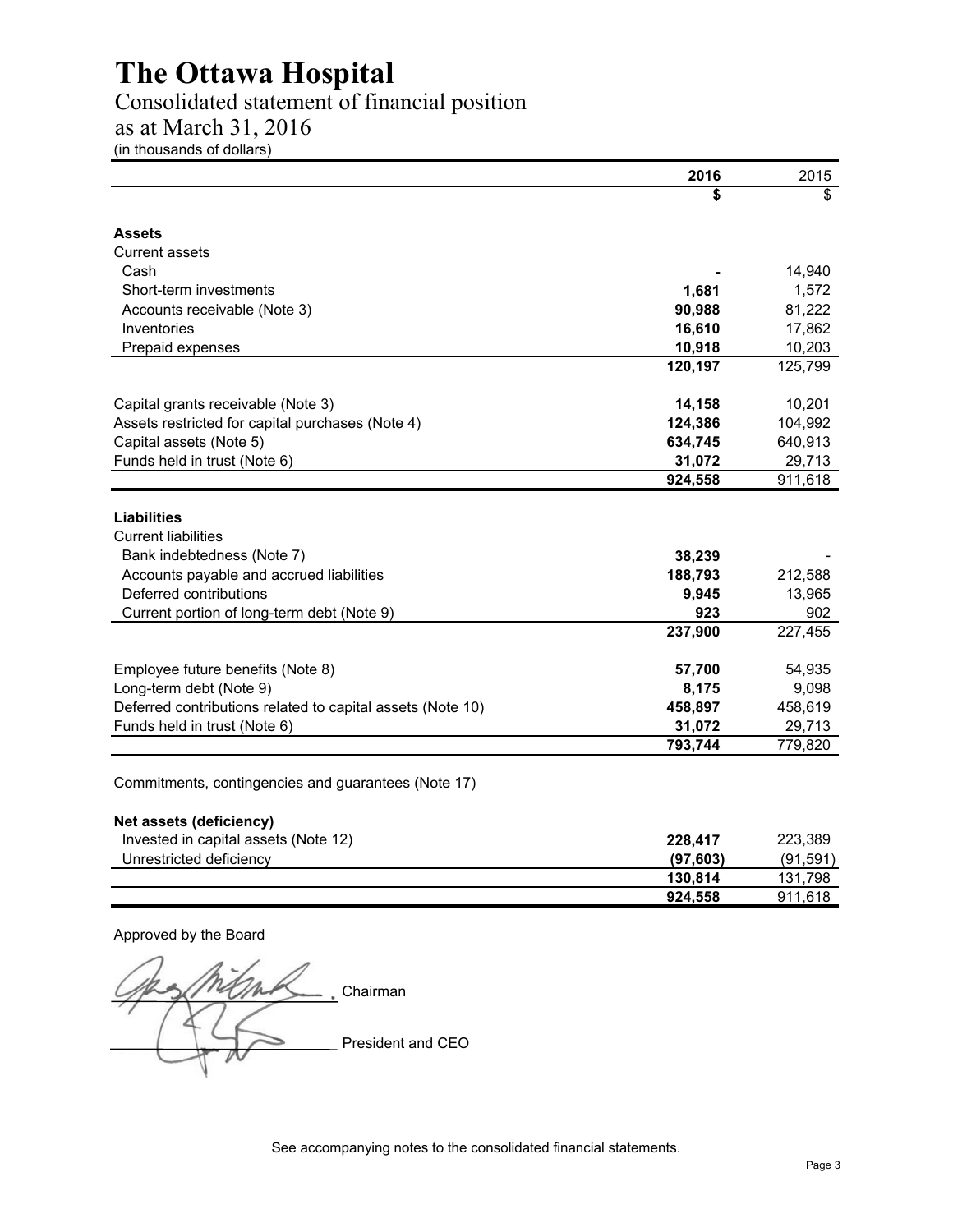### Consolidated statement of operations

year ended March 31, 2016

(in thousands of dollars)

|                                                                       | 2016                   | 2015      |
|-----------------------------------------------------------------------|------------------------|-----------|
|                                                                       |                        | \$        |
| <b>Revenue</b>                                                        |                        |           |
| Ministry of Health and Long-Term Care of Ontario                      | 996,961                | 985,911   |
| <b>Patient services</b>                                               | 150,357                | 150,145   |
| Recoveries and other operating                                        | 70,147                 | 73,181    |
| Preferred accommodation                                               | 12,016                 | 11,210    |
| Marketed services                                                     | 7,370                  | 7,475     |
| Investment                                                            | 1,238                  | 1,382     |
| Amortization of deferred contributions                                |                        |           |
| related to major equipment (Note 10)                                  | 7,924                  | 8,320     |
| Connecting Northern & Eastern Ontario program (Note 18)               | 6,987                  | 9,107     |
|                                                                       | 1,253,000              | 1,246,731 |
| <b>Expenses</b>                                                       |                        |           |
| Salaries and wages                                                    | 605,063                | 599,401   |
| Employee benefits                                                     | 156,481                | 152,389   |
| Supplies and other operating (Note 15)                                | 201,515                | 203,922   |
| Medical and surgical supplies                                         | 102,210                | 100,654   |
| Medical staff remuneration                                            | 76,170                 | 77,222    |
| Drugs                                                                 | 70,636                 | 70,125    |
| Interest                                                              | 624                    | 888       |
| Amortization of major equipment                                       | 31,787                 | 30,992    |
| Connecting Northern & Eastern Ontario program (Note 18)               | 6,987                  | 9,107     |
|                                                                       | $\overline{1,}251,473$ | 1,244,700 |
| Excess of revenue over expenses before                                |                        |           |
| the undernoted items and non-recurring item                           | 1,527                  | 2,031     |
| Parking revenue                                                       | 19,110                 | 18,400    |
| Parking expenses                                                      | (8, 168)               | (5, 912)  |
| Amortization of deferred contributions related to buildings (Note 10) | 15,857                 | 15,240    |
| Amortization of buildings and land improvements                       | (29, 310)              | (27, 705) |
| Excess (deficiency) of revenue over expenses after the overnoted      |                        |           |
| items but before non-recurring item                                   | (984)                  | 2,054     |
| Non-recurring funding (Note 20)                                       |                        | 23,106    |
| Excess (deficiency) of revenue over expenses                          | (984)                  | 25,160    |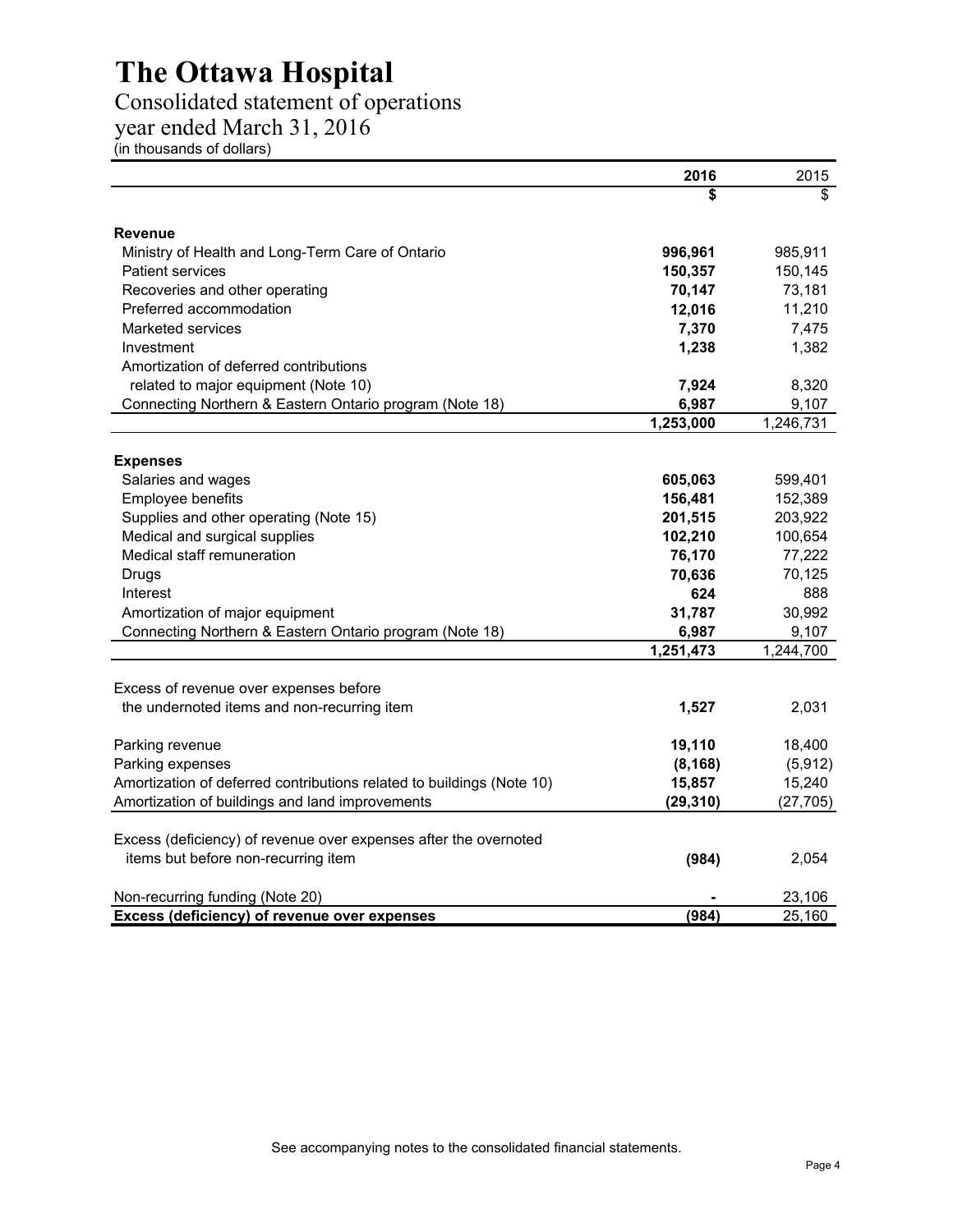### Consolidated statement of changes in net assets

year ended March 31, 2016

(in thousands of dollars)

|                                | Invested in<br>capital |              |         |         |
|--------------------------------|------------------------|--------------|---------|---------|
|                                | assets                 | Unrestricted | 2016    | 2015    |
|                                | \$                     | S            | \$      | \$      |
|                                | (Note 12)              |              |         |         |
| Balance, beginning of year     | 223,389                | (91, 591)    | 131,798 | 106,638 |
| Excess (deficiency) of revenue | ۰                      | (984)        | (984)   | 25,160  |
| over expenses                  |                        |              |         |         |
| Net change in investment in    |                        |              |         |         |
| capital assets (Note 12)       | 5,028                  | (5.028)      |         |         |
| Balance, end of year           | 228,417                | (97,603)     | 130,814 | 131,798 |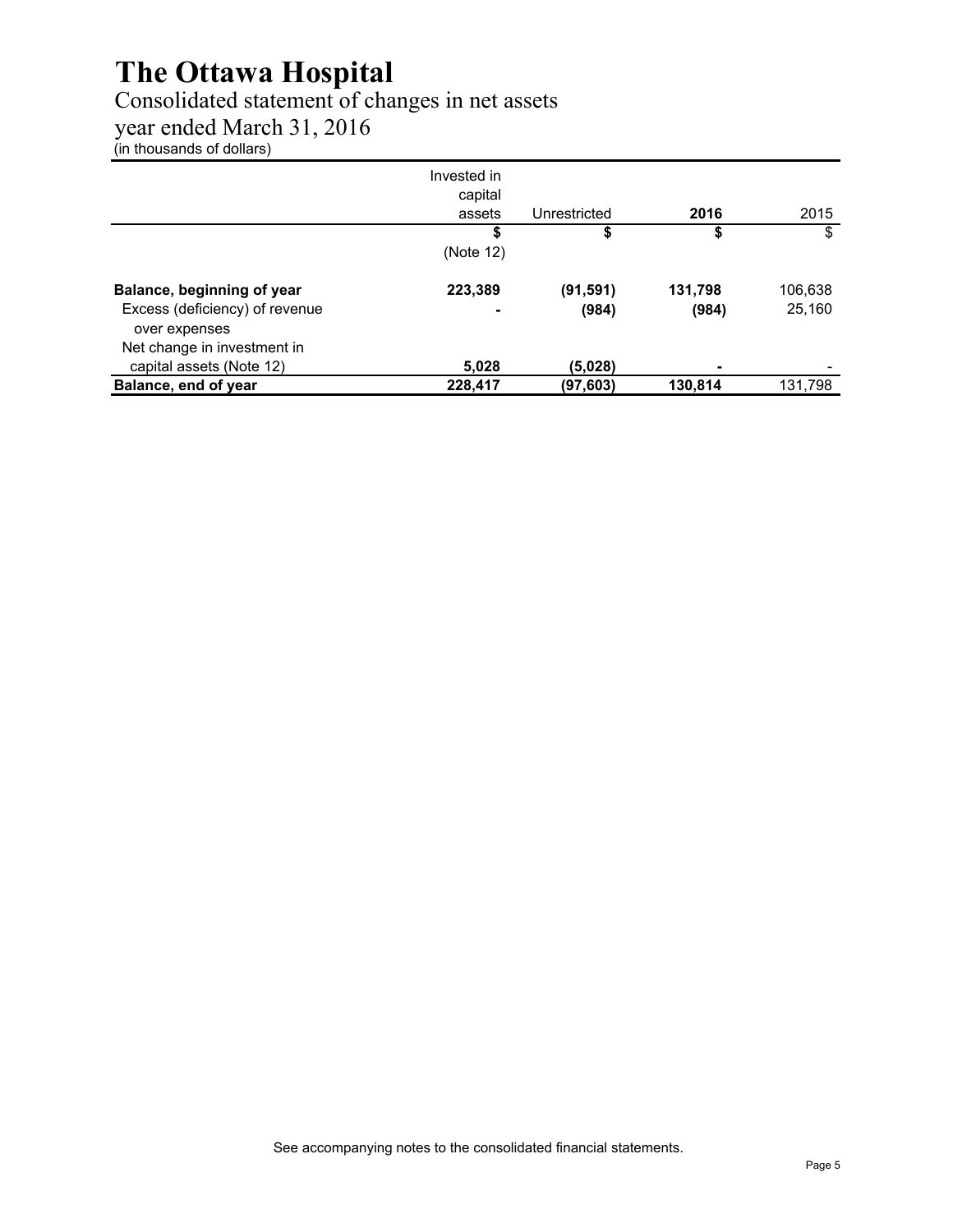### Consolidated statement of cash flow

year ended March 31, 2016

(in thousands of dollars)

|                                                                          | 2016      | 2015      |
|--------------------------------------------------------------------------|-----------|-----------|
|                                                                          |           | \$        |
| <b>Operating activities</b>                                              |           |           |
| Excess (deficiency) of revenue over expenses                             | (984)     | 25,160    |
| Items not affecting cash:                                                |           |           |
| Amortization of capital assets                                           | 61,097    | 58,697    |
| Amortization of deferred contributions                                   |           |           |
| related to capital assets (Note 10)                                      | (23, 781) | (23, 560) |
| Loss (gain) on disposal of capital assets                                | 74        | (969)     |
| Net increase in employee future benefits (Note 8)                        | 2,765     | 4,425     |
|                                                                          | 39,171    | 63,753    |
| Changes in non-cash operating working capital items (Note 16)            | (37, 153) | (28, 923) |
|                                                                          | 2,018     | 34,830    |
| <b>Financing activities</b><br>Deferred contributions related to capital |           |           |
| assets received (Note 10)                                                | 24,059    | 18,234    |
| Repayment of long-term debt                                              | (902)     | (7, 298)  |
| Proceeds from long term debt                                             |           | 10,000    |
| Proceeds on disposal of capital assets                                   |           | 4,083     |
|                                                                          | 23,157    | 25,019    |
| <b>Capital activities</b>                                                |           |           |
| Purchase of capital assets                                               | (55,003)  | (58, 137) |
| <b>Investing activities</b>                                              |           |           |
| Net decrease (increase) in capital grants receivable                     | (3,957)   | 1,518     |
| Increase in assets restricted for capital purchases                      | (19, 394) | (16, 549) |
|                                                                          | (23, 351) | (15,031)  |
| Net cash outflow                                                         | (53, 179) | (13, 319) |
| Cash, beginning of year                                                  | 14,940    | 28,259    |
| Cash (bank indebtedness), end of year                                    | (38, 239) | 14,940    |

Cash includes \$6,465 (2015 - \$5,342) that is restricted for the HIROC Claim Defense Fund.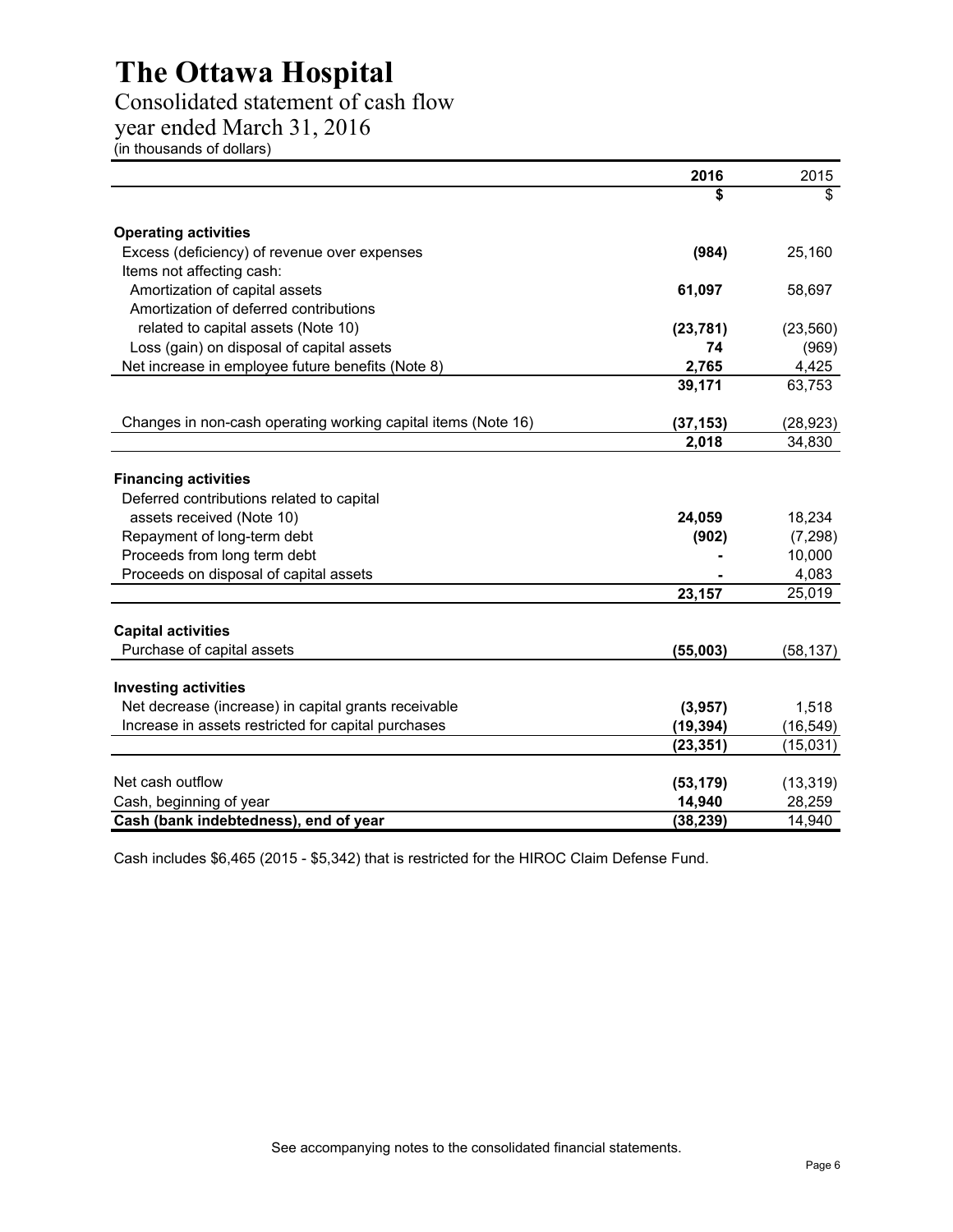Notes to the consolidated financial statements March 31, 2016 (in thousands of dollars)

#### **1. Description of the organization**

The Ottawa Hospital (the "Hospital") is an academic health sciences centre and is principally involved in providing health care services to the Champlain Local Health Integration Network. The Hospital is a registered charity under the Income Tax Act and accordingly is exempt from income taxes.

#### **2. Significant accounting policies**

The consolidated financial statements have been prepared by management in accordance with Canadian public sector accounting standards for government not-for-profit organizations and reflect the following significant accounting policies:

#### *Basis of presentation*

These consolidated financial statements reflect the assets, liabilities and operations of the Hospital. The Hospital consolidates the financial activities of controlled entities that provide clinical services.

These financial statements include the assets, liabilities and operations of the University of Ottawa Heart Institute, a controlled entity. The University of Ottawa Heart Institute provides cardiac services to the patients of the Hospital. The business relationship between the Hospital and the University of Ottawa Heart Institute is governed by a service agreement pursuant to which clinical and administrative support is provided at fair market value, and premises are provided at no charge by the Hospital. The University of Ottawa Heart Institute is incorporated under the laws of Ontario and is a registered charity under the Income Tax Act and, accordingly, is exempt from income taxes.

These financial statements do not include the assets, liabilities or operations of The Ottawa Hospital Residence Corporation, a controlled entity, nor the following entities where the Hospital has an economic interest including: The Ottawa Hospital Foundation, Ottawa Hospital Research Institute, Eastern Ontario Regional Laboratory Association Inc., its auxiliaries, Hospital Food Services - Ontario Inc., Ottawa Regional Hospital Linen Services Incorporated, and Champlain Health Supply Services. The summarized financial information of The Ottawa Hospital Residence Corporation is disclosed in Note 15.

#### *Revenue recognition*

The Hospital follows the deferral method of accounting for contributions.

Under the Health Insurance Act and Regulations thereto, the Hospital is funded, primarily by the Province of Ontario, in accordance with budget arrangements established by the Ministry of Health and Long-Term Care of Ontario. Operating grants are recorded as revenue in the period to which they relate. Grants approved but not received at the end of an accounting period are accrued. Where a portion of a grant relates to a future period, it is deferred and recognized in that subsequent period.

The Hospital receives funding for operations for certain programs from the Ministry of Health and Long-Term Care of Ontario. The final amount of operating revenue recorded cannot be determined until the Ministry of Health and Long-Term Care of Ontario has reviewed the Hospital's financial and statistical returns for the year. Any adjustments arising from the Ministry of Health and Long-Term Care of Ontario review are recorded in the period in which the adjustments are made.

Unrestricted contributions are recognized as revenue when received or receivable if the amount to be received can be reasonably estimated and collection is reasonably assured.

Externally restricted contributions are recognized as revenue when the conditions for the restriction have been met. Contributions restricted for the purchase of capital assets are deferred and amortized into revenue on a straight-line basis, at a rate corresponding with the amortization rate for the related capital assets.

Revenues from the Patient services, Preferred accommodation, Marketed services and other operating are recognized when the goods are sold or the services are provided.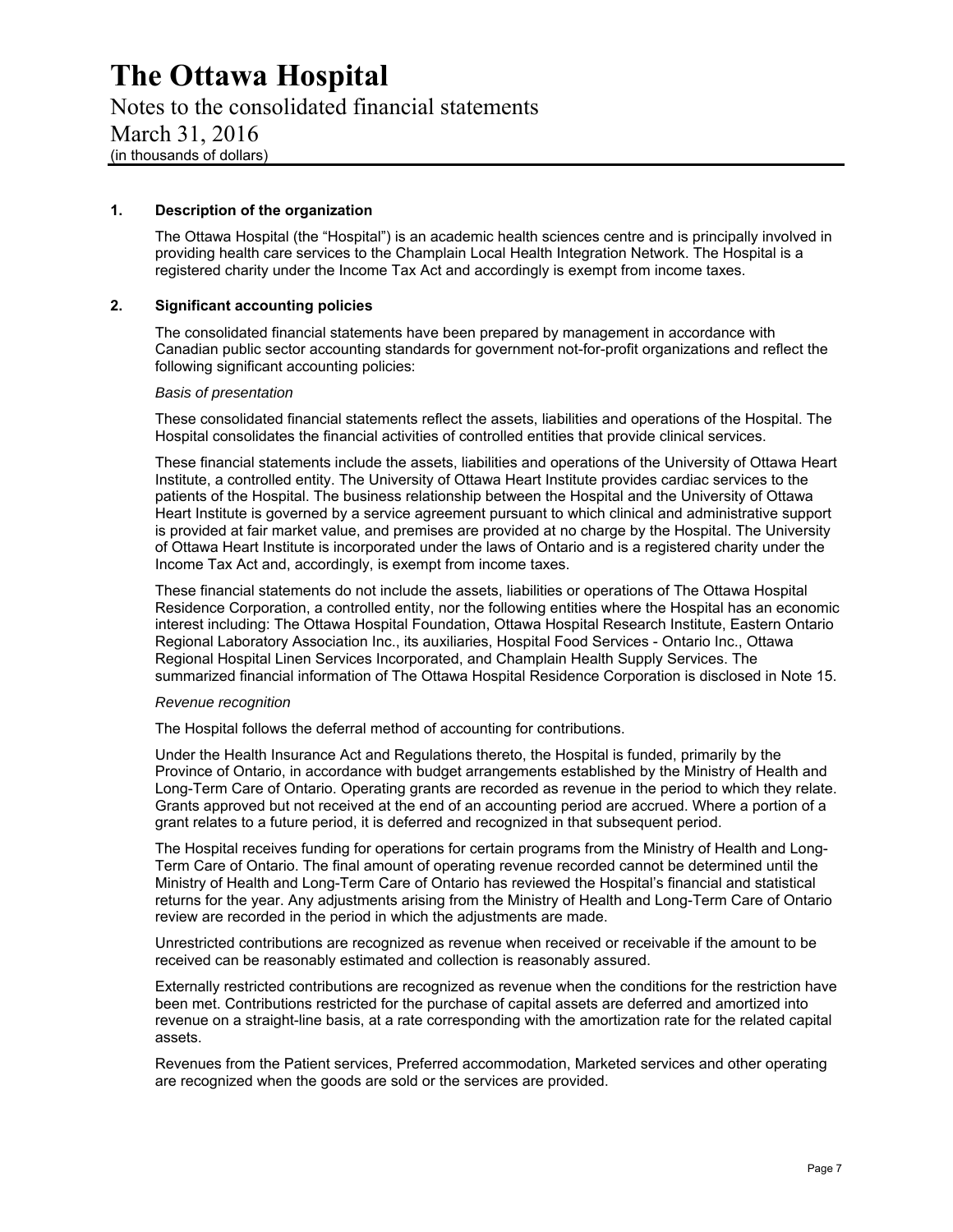Notes to the consolidated financial statements March 31, 2016 (in thousands of dollars)

#### **2. Significant accounting policies (continued)**

#### *Contributed services*

A substantial number of volunteers contribute a significant amount of their time each year. Because of the difficulty in determining the fair value, contributed services are not recognized in the consolidated financial statements.

#### *Inventories*

Inventories are recorded at average cost and are valued at lower of cost and net realizable value. Net realizable value is the estimated selling price less the estimated costs necessary to make the sale.

#### *Classification of financial instruments*

All financial instruments reported on the statement of financial position of the Hospital are classified as follows:

| Cash                                     | Fair value     |
|------------------------------------------|----------------|
| Short-term investments                   | Fair value     |
| Accounts receivable                      | Amortized cost |
| Capital grants receivable                | Amortized cost |
| Assets restricted for capital purchases  | Fair value     |
| Funds held in trust                      | Fair value     |
| <b>Bank indebtedness</b>                 | Fair value     |
| Accounts payable and accrued liabilities | Amortized cost |
| Long-term debt                           | Amortized cost |

#### *Short-term investments*

Transaction costs related to the acquisition of investments are recorded against investment income. Sales and purchases of investments are recorded on the settlement date.

Fair value is determined at quoted market prices. The calculation of fair value is based upon market conditions at a specific point in time and may not be reflective of future fair value. Investment income on restricted investments is capitalized until the related expenditures are incurred.

#### *Capital assets*

Purchased capital assets, other than minor equipment, are recorded at cost. Minor equipment replacements are expensed in the year of replacement. Assets acquired under capital leases are initially recorded at the present value of future minimum lease payments and amortized over the estimated life of the assets.

Capital assets are reviewed for impairment whenever events or changes in circumstances indicate that their carrying amount may not be recoverable. When a capital asset no longer contributes to the Hospital's ability to provide services, its carrying amount is written down to its residual value.

Land is not amortized due to its infinite life. Construction in progress is not amortized until the project is complete and the assets come into use. Capital assets are amortized on a straight-line basis over their expected useful lives as follows:

| Land improvements          | 5-25 years  |
|----------------------------|-------------|
| <b>Buildings</b>           | 10-50 vears |
| Building service equipment | 5-25 years  |
| Major equipment            | 5-20 vears  |

#### *Funds held in trust*

The Hospital holds resources and makes disbursements on behalf of various unrelated individuals or groups. The Hospital has no discretion over such transactions. Resources received in connection with such trust fund transactions are reported as liabilities not revenue and subsequent distributions are reported as decreases to the liability not expenses.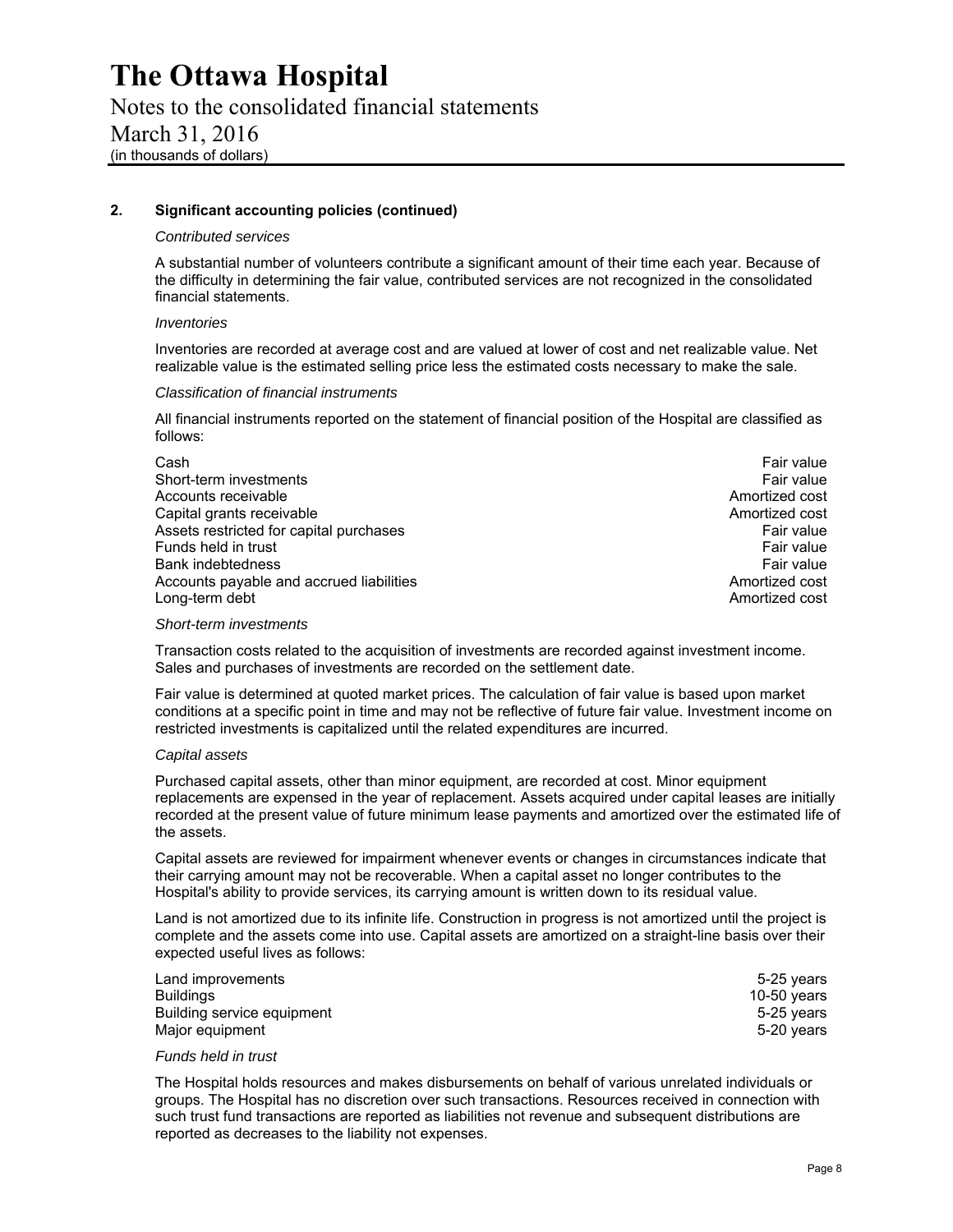Notes to the consolidated financial statements March 31, 2016 (in thousands of dollars)

#### **2. Significant accounting policies (continued)**

#### *Employee benefit plans*

The Hospital accrues its obligations for employee benefit plans. The cost of non-pension post-retirement and post-employment benefits earned by employees is actuarially determined using the projected benefit method pro-rated on service and management's best estimate of retirement ages of employees and expected heath care costs. The most recent actuarial valuation was performed as at March 31, 2016. The next scheduled valuation will be as at March 31, 2019.

Adjustments arising from plan amendments, including past service costs, are recognized in the year that the plan amendments occur. Actuarial gains or losses are amortized over the average remaining service period of active employees.

The Hospital is an employer member of the Healthcare of Ontario Pension Plan, which is a multiemployer, defined benefit pension plan. The Hospital has adopted defined contribution plan accounting principles for this Plan because insufficient information is available to apply defined benefit plan accounting principles.

#### *Use of estimates*

The preparation of these financial statements requires management to make estimates and assumptions that affect the reported amounts of assets and liabilities and disclosure of contingent assets and liabilities at the date of the financial statements and the reported amounts of revenue and expenses during the period. Actual results could differ from these estimates. These estimates are reviewed periodically and, as adjustments become necessary, they are reported in the periods in which they become known. The most significant estimates used in preparing these financial statements include the estimated useful lives of capital assets, the assumptions underlying the employee future benefit liability calculation, the amount of certain accrued liabilities and the allowance for doubtful accounts.

#### **3. Accounts and capital grants receivable**

*Accounts receivable* 

|                                                                | 2016    | 2015    |
|----------------------------------------------------------------|---------|---------|
|                                                                | \$      | S       |
| Accounts receivable from patients                              | 41.776  | 37.384  |
| Ministry of Health and Long-Term Care of Ontario               | 25,031  | 18.184  |
| Eastern Ontario Regional Laboratory Association Inc. (Note 15) | 5,490   | 4.102   |
| Other                                                          | 22.649  | 25.099  |
| Less: allowance for doubtful accounts                          | (3,958) | (3,547) |
|                                                                | 90.988  | 81,222  |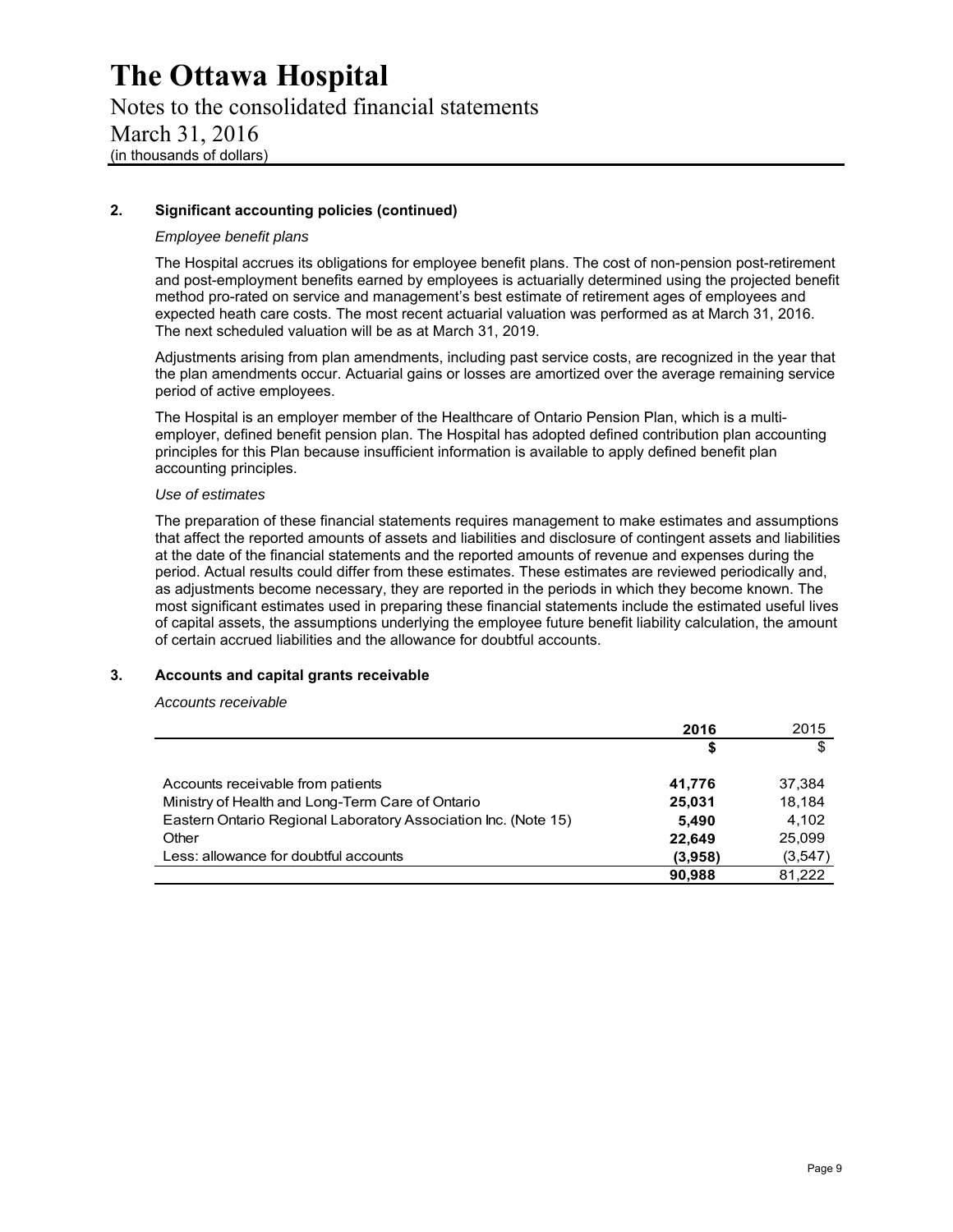Notes to the consolidated financial statements March 31, 2016 (in thousands of dollars)

#### **3. Accounts and capital grants receivable (continued)**

*Accounts receivable (continued)* 

An analysis of the aging of the Hospital's receivables as at March 31, 2016 is as follows:

|                                                             |             |            |            | Over    |         |
|-------------------------------------------------------------|-------------|------------|------------|---------|---------|
|                                                             | $0-30$ days | 31-60 days | 61-90 days | 90 days | Total   |
|                                                             | \$          | \$         | \$         | \$      | \$      |
| Accounts receivable from patients<br>Ministry of Health and | 14,033      | 11.092     | 7.547      | 9.104   | 41,776  |
| Long-Term Care of Ontario                                   | 20.898      | 3.448      | 685        | -       | 25,031  |
| Eastern Ontario Regional Laboratory                         |             |            |            |         |         |
| Association Inc. (Note 15)                                  | 5.490       |            |            |         | 5,490   |
| Other                                                       | 13,272      | 4.176      | 683        | 4.518   | 22,649  |
| Less: allowance for doubtful accounts                       | (404)       | (348)      | (254)      | (2,952) | (3,958) |
|                                                             | 53,289      | 18,368     | 8.661      | 10.670  | 90,988  |

An analysis of the aging of the Hospital's receivables as at March 31, 2015 is as follows:

|                                       |             |              |            | Over     |         |
|---------------------------------------|-------------|--------------|------------|----------|---------|
|                                       | $0-30$ days | $31-60$ days | 61-90 days | 90 days  | Total   |
|                                       | \$          | \$           | \$         | \$       | \$      |
| Accounts receivable from patients     | 13,636      | 11.012       | 2.792      | 9.944    | 37,384  |
| Ministry of Health and                |             |              |            |          |         |
| Long-Term Care of Ontario             | 16.080      | 1,056        |            | 1.048    | 18.184  |
| Eastern Ontario Regional Laboratory   |             |              |            |          |         |
| Association Inc. (Note 15)            | 4.102       |              |            |          | 4,102   |
| Other                                 | 20.691      | 2,842        | 303        | 1.263    | 25,099  |
| Less: allowance for doubtful accounts | (626)       | (270)        | (194)      | (2, 457) | (3,547) |
|                                       | 53,883      | 14.640       | 2.901      | 9,798    | 81.222  |

The allowance for doubtful accounts relates to accounts receivable from patients and is determined based on prior experience with similar accounts.

#### *Capital grants receivable*

Capital grants receivable relate to grants restricted in use for capital asset acquisitions or projects, which have been approved by the funder and are receivable by the Hospital at year-end. These amounts have also been included in deferred contributions related to capital assets.

|                                                                                 | 2016   | 2015   |
|---------------------------------------------------------------------------------|--------|--------|
|                                                                                 |        | \$     |
| The Ottawa Hospital Foundation (Note 15)<br>Eastern Ontario Regional Laboratory | 2.924  | 2.367  |
| Association Inc. (Note 15)                                                      | 7.834  | 7,834  |
| e-Health Ontario (Note 18)                                                      | 3,400  |        |
|                                                                                 | 14.158 | 10.201 |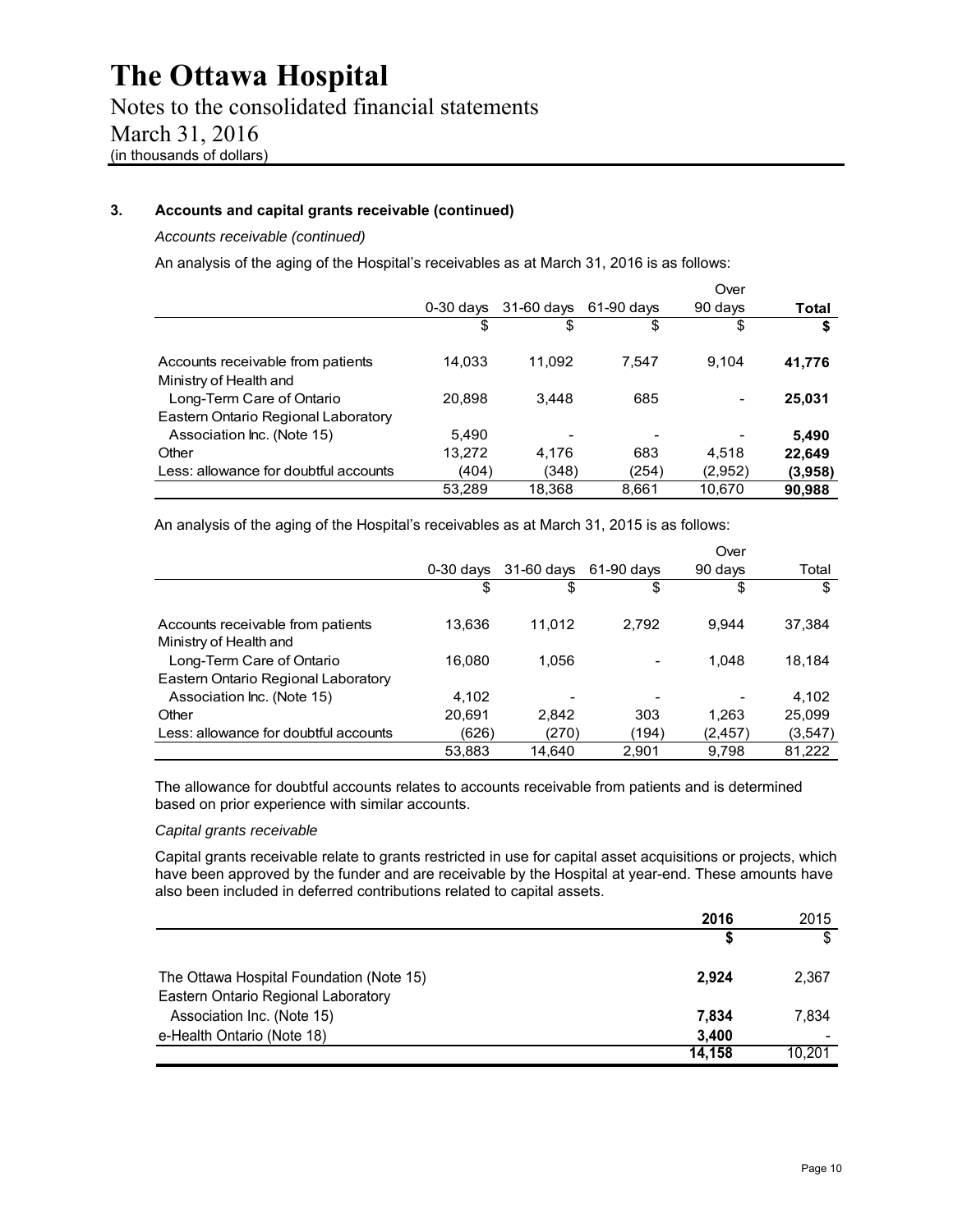Notes to the consolidated financial statements March 31, 2016 (in thousands of dollars)

#### **4. Assets restricted for capital purchases**

Assets restricted for capital purchases is comprised of \$59,547 (2015 - \$51,095) related to funding received and restricted for the purpose of capital expenditures and \$64,839 (2015 - \$53,897) in net parking revenue that has been restricted for the purchase of capital expenditures. The funds are held with the Hospital's bank, earning interest at a rate of prime less 1.75% (2015 - 1.75%) and are classified as long-term as the associated cash outflow is not expected to occur within one year. At March 31, 2016, an additional amount of \$2,120 (2015 - \$Nil) restricted for capital purchases was receivable by the Hospital.

#### **5. Capital assets**

|                            |           |                             | 2016              | 2015              |
|----------------------------|-----------|-----------------------------|-------------------|-------------------|
|                            | Cost      | Accumulated<br>amortization | Net book<br>value | Net book<br>value |
|                            | \$        | \$                          | \$                | \$                |
| Land                       | 897       |                             | 897               | 897               |
| Land improvements          | 5,336     | 5,336                       |                   |                   |
| <b>Buildings</b>           | 755,029   | 315,356                     | 439,673           | 442,876           |
| Building service equipment | 164,239   | 99,811                      | 64,428            | 56,574            |
| Major equipment            | 465,675   | 363,300                     | 102,375           | 102,137           |
| Construction in progress   | 27,372    |                             | 27,372            | 38,429            |
|                            | 1,418,548 | 783.803                     | 634,745           | 640,913           |

During the year ended March 31, 2015, the Hospital recorded a transfer of radiation equipment from Cancer Care Ontario at a net book value of \$15,876 which was donated. An equal amount was also set up as capital contribution (Note 10). There were no transfers for the year ended March 31, 2016.

During the year ended March 31, 2016, the Hospital disposed of equipment with a cost of \$295 (2015 - \$5,306) and accumulated amortization of \$221 (2015 - \$2,192) for proceeds of \$Nil (2015 - \$4,083), resulting in a loss of \$74 (2015 - gain of \$969).

Cost and accumulated amortization at March 31, 2015 were \$1,363,841 and \$722,928, respectively.

#### **6. Funds held in trust**

Funds held in trust are held with the Hospital's bank and represent the aggregate balance of funds held in trust for third parties.

#### **7. Bank indebtedness**

The Hospital has an available line of credit of \$24,000 with its corporate bankers, of which no amount was drawn against at March 31, 2016 (2015 - \$Nil). This line of credit is unsecured and bears interest at prime.

The Hospital also has an overdraft lending agreement with one of its corporate bankers for the amount of \$500 for the purpose of financing operating requirements. The revolving facility is repayable on demand and bears interest at prime, payable monthly. The Hospital has provided the following collateral for the facility: a General Security Agreement, representing a first charge over all accounts receivable, inventory and major equipment other than leased assets. No amounts have been drawn on this facility for the periods ended March 31, 2016 (2015 - \$Nil).

The Hospital also had an overdraft of \$38,239 (2015 - \$Nil) that was borrowed against assets restricted for capital purchases.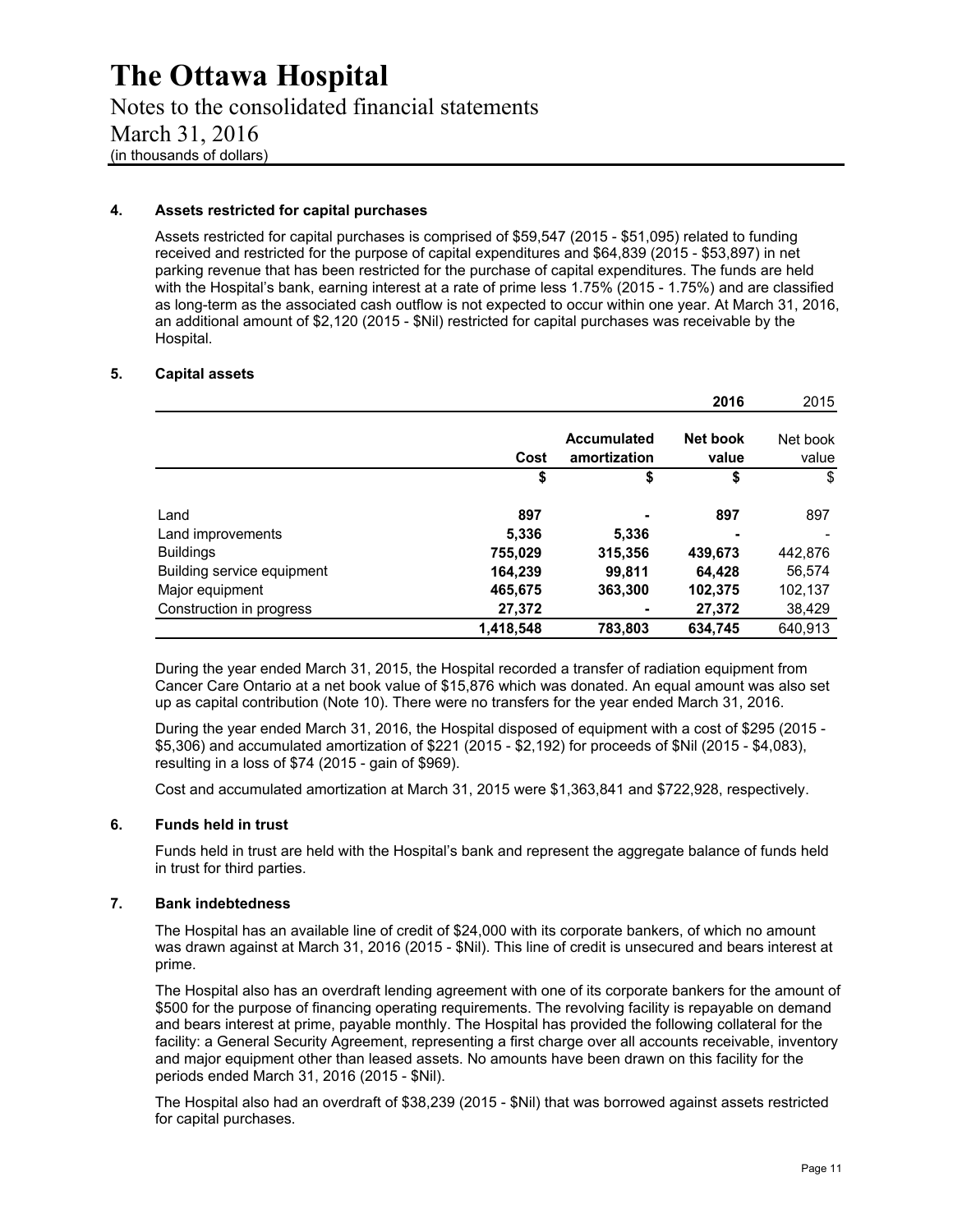Notes to the consolidated financial statements March 31, 2016 (in thousands of dollars)

#### **8. Employee future benefits**

The Hospital offers a defined benefit plan which provides extended health care and dental insurance benefits to certain of its employees and extends this coverage to the post-retirement period. The Hospital also has a pension plan as described in Note 13. The most recent actuarial valuation of employee future benefits was completed as at March 31, 2016.

At March 31, the Hospital's liability associated with the benefit plan is as follows:

|                                   | 2016    | 2015    |
|-----------------------------------|---------|---------|
|                                   |         |         |
| Accrued benefit obligation        | 61.828  | 62.728  |
| Unamortized experience losses     | (4.128) | (7,793) |
| Employee future benefit liability | 57.700  | 54.935  |

The Hospital's defined benefit plan is not funded, resulting in a plan deficit equal to the accrued benefit obligation.

The significant actuarial assumptions adopted in estimating the Hospital's accrued benefit obligations are as follows:

|                                                       | 2016     | 2015     |
|-------------------------------------------------------|----------|----------|
|                                                       |          |          |
| Discount rate to determine accrued benefit obligation | 3.76%    | 3.31%    |
| Dental cost increases                                 | 3.50%    | 3.50%    |
| Extended healthcare cost escalations                  | 7.50%    | 7.50%    |
| Expected average remaining service life of employees  | 15 years | 15 years |

The employee future benefit liability change for the year ended March 31, 2016 is \$2,765 (2015 - \$4,425) regarding employee future benefits. This amount is comprised of:

|                                                        | 2016    | 2015    |
|--------------------------------------------------------|---------|---------|
|                                                        |         | \$      |
| Current service cost                                   | 3.440   | 4,840   |
| Interest on accrued benefit obligation during the year | 2,080   | 2,326   |
| Amortization of net experience losses                  | 519     | 189     |
| Benefit payments made by the Hospital during the year  | (3,274) | (2,930) |
|                                                        | 2.765   | 4.425   |

#### **9. Long-term debt**

|                                                                                                         | 2016  | 2015   |
|---------------------------------------------------------------------------------------------------------|-------|--------|
|                                                                                                         | S     |        |
| 2.23% fixed rate term note with principal and interest payments of<br>\$93 monthly, maturing March 2025 | 9.098 | 10.000 |
| Less: current portion of long-term debt                                                                 | 923   | 902    |
|                                                                                                         | 8.175 | 9,098  |

Long-term debt is secured under a general assignment agreement.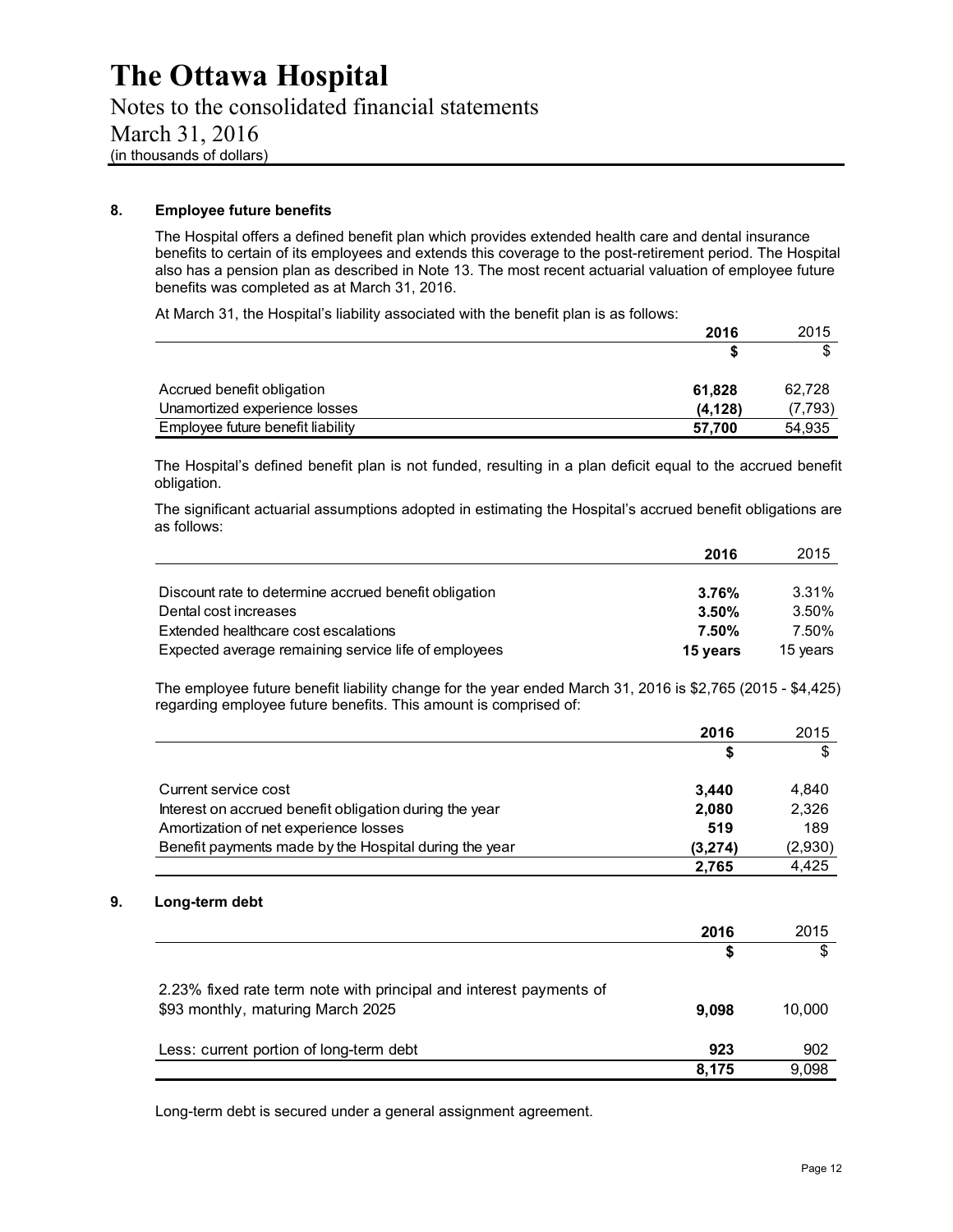Notes to the consolidated financial statements March 31, 2016 (in thousands of dollars)

#### **9. Long-term debt (continued)**

Future principal repayments are as follows:

|                     | \$    |
|---------------------|-------|
|                     |       |
| 2017                | 923   |
| 2018                | 943   |
| 2019                | 965   |
| 2020                | 986   |
| 2021 and thereafter | 5,281 |
|                     | 9,098 |

#### **10. Deferred contributions related to capital assets**

Deferred contributions related to capital assets represent the unamortized amount and unspent amount of donations and grants received for the purchase of capital assets. The amortization of capital contributions is recorded as revenue in the consolidated statement of operations.

The changes in the deferred balance for the year are as follows:

|                                                               | 2016      | 2015      |
|---------------------------------------------------------------|-----------|-----------|
|                                                               |           | \$        |
| Balance, beginning of the year                                | 458,619   | 448,069   |
| Add cash contributions received or receivable during the year | 24,059    | 18,234    |
| Add non-cash contributions received during the year (Note 5)  |           | 15.876    |
| Less amounts amortized for equipment                          | (7, 924)  | (8,320)   |
| Less amounts amortized for buildings                          | (15, 857) | (15, 240) |
|                                                               | 458,897   | 458,619   |

The balance of unamortized and unspent capital contributions consists of the following:

|                                             | 2016    | 2015    |
|---------------------------------------------|---------|---------|
|                                             |         |         |
| Unamortized capital contributions (Note 12) | 397,230 | 407.524 |
| Unspent capital contributions (Note 4)      | 61.667  | 51,095  |
|                                             | 458,897 | 458,619 |

#### **11. Capital disclosures**

The Hospital defines capital as its unrestricted net assets and its net assets invested in capital assets. The Hospital currently has an accumulated deficiency of unrestricted net assets due to past operations. As profitable operations are achieved, this deficiency of unrestricted net assets will be reduced. Once the deficiency in unrestricted net assets is eliminated, the objective of the Hospital with respect to its unrestricted net assets is to fund future operations. The purpose of the net assets invested in capital assets is to fund the past acquisition of capital assets required for operational purposes.

The Hospital is not subject to externally imposed capital requirements and its overall strategy with respect to capital remains unchanged from the prior year.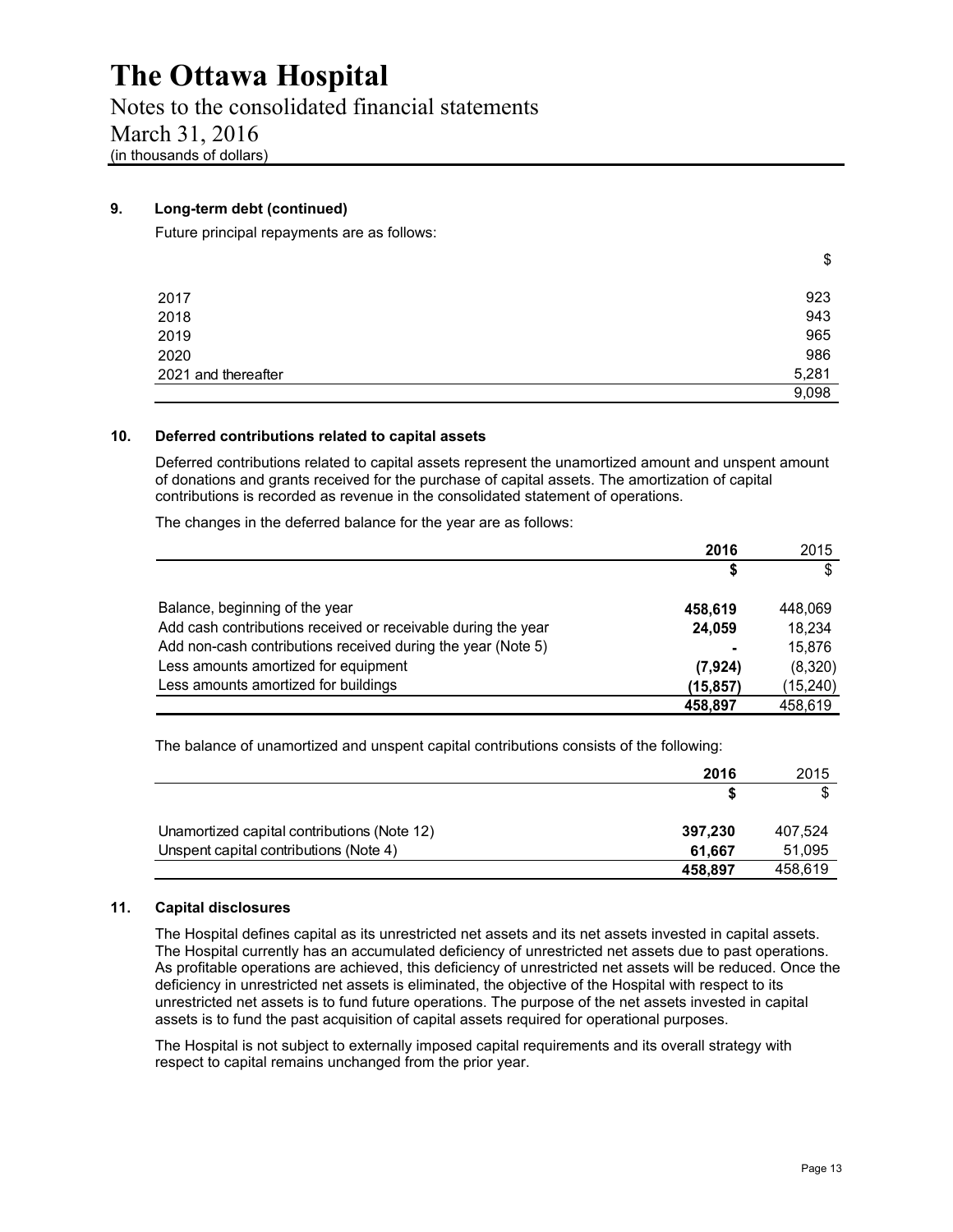Notes to the consolidated financial statements March 31, 2016 (in thousands of dollars)

#### **12. Invested in capital assets**

Invested in capital assets are calculated as follows:

|                                                                      | 2016       | 2015       |
|----------------------------------------------------------------------|------------|------------|
|                                                                      | S          | \$         |
| Capital assets<br>Amounts financed by deferred contributions related | 634.745    | 640.913    |
| to capital assets (Note 10)                                          | (397, 230) | (407, 524) |
| Long-term debt (Note 9)                                              | (9,098)    | (10,000)   |
|                                                                      | 228,417    | 223.389    |

Net change in invested in capital assets is calculated as follows:

|                                               | 2016      | 2015      |
|-----------------------------------------------|-----------|-----------|
|                                               | \$        | \$        |
| Purchase of capital assets                    | 55,003    | 58,137    |
| Amounts funded by deferred cash contributions | (13, 487) | (14, 175) |
| Proceeds on disposal of equipment             |           | (4,083)   |
| Gain (loss) on disposal of capital assets     | (74)      | 969       |
| Amortization of deferred contributions        |           |           |
| related to capital assets                     | 23,781    | 23.560    |
| Amortization of capital assets                | (61,097)  | (58,697)  |
| Repayment of long-term debt                   | 902       | 7.298     |
| Proceeds from long term debt                  |           | (10,000)  |
|                                               | 5,028     | 3.009     |

#### **13. Pension plan**

Substantially all of the employees of the Hospital are members of the Healthcare of Ontario Pension Plan (the "Plan"), which is a multi-employer defined benefit pension plan available to all eligible employees of the participating members of the Ontario Hospital Association. Contributions to the Plan made during the year by the Hospital on behalf of its employees amounted to \$51,025 (2015 - \$49,897) and are included in the consolidated statement of operations.

In consultation with its actuaries, pension expense is based on Plan management's best estimates, of the amount required to provide a high level of assurance that benefits will be fully represented by fund assets at retirement, as provided by the Plan. The funding objective is for employer contributions to the Plan to remain a constant percentage of employees' contributions.

Variances between actuarial funding estimates and actual experience may be material and any differences are generally to be funded by the participating members. The most recent triennial actuarial valuation of the Plan as at December 31, 2014 indicates the plan is fully funded.

#### **14. Financial instruments**

#### *Establishing fair value*

The carrying value of accounts receivable and accounts payable and accrued liabilities approximates their fair value because of the relatively short period to maturity of the instruments. The fair value of longterm debt is not materially different from its carrying value.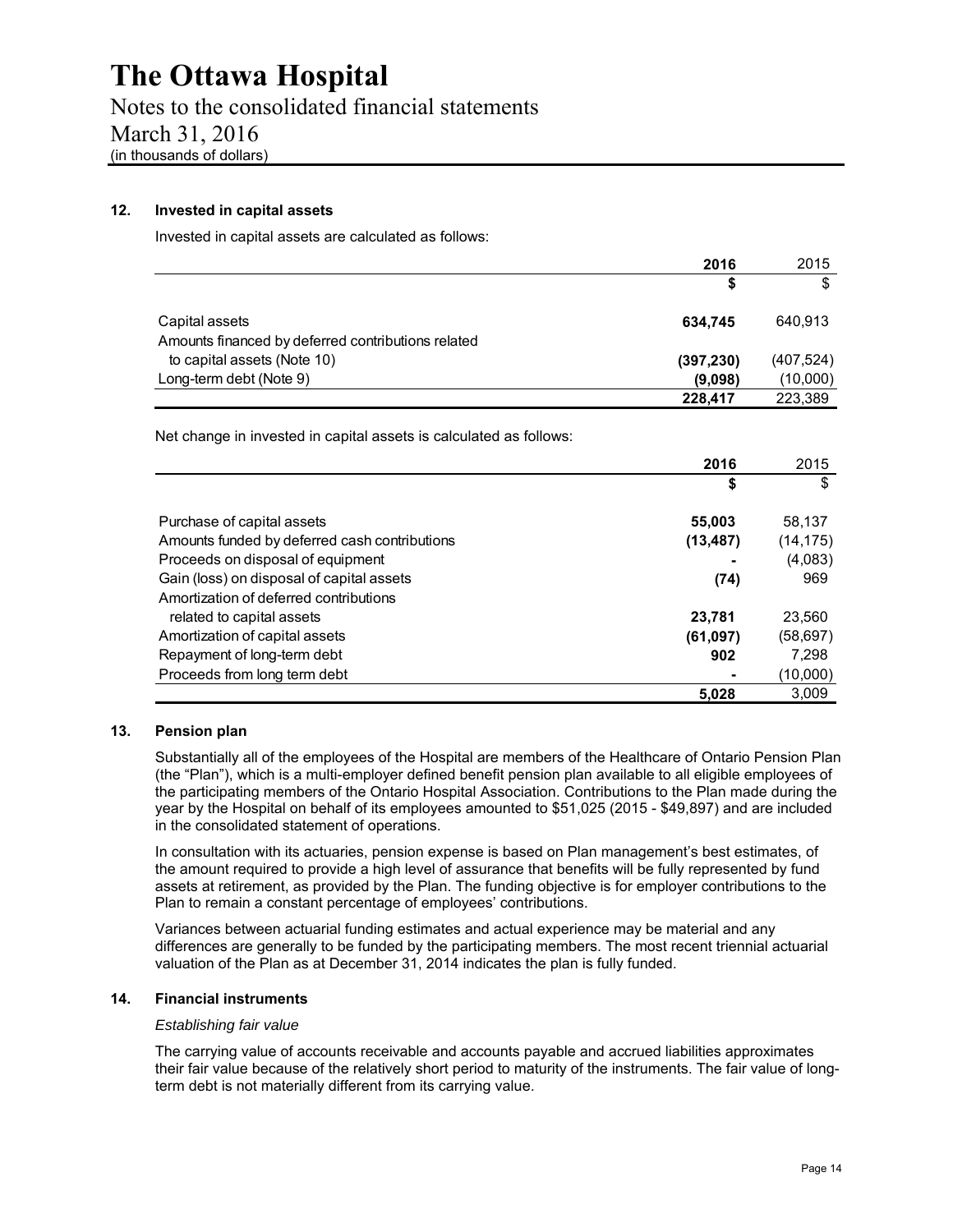Notes to the consolidated financial statements March 31, 2016 (in thousands of dollars)

#### **14. Financial instruments (continued)**

#### *Establishing fair value (continued)*

The fair value of capital grants receivable is not determinable as there are no fixed repayment terms.

The fair value of guarantees and letters of credit are based on fees currently charged for similar agreements or on the estimated cost to terminate them or otherwise settle the obligations with the counterparties at the reported borrowing date. In situations in which there is no market for these guarantees and they were issued without explicit costs, it is not practicable to determine their fair value with sufficient reliability. Unless otherwise noted, it is management's opinion that the Hospital is not subject to significant interest or currency risk arising from these instruments.

#### *Fair value hierarchy*

The following provides an analysis of financial instruments that are measured subsequent to initial recognition at fair value, grouped into Levels 1 to 3 based on the degree to which the fair value is observable:

- Level 1 fair value measurements are those derived from quoted prices (unadjusted) in active markets for identical assets or liabilities;
- Level 2 fair value measurements are those derived from inputs other than quoted prices included within Level 1 that are observable for the asset or liability, either directly (i.e., as prices) or indirectly (i.e., derived from prices); and,
- Level 3 fair value measurements are those derived from valuation techniques that include inputs for the asset or liability that are not based on observable market data (unobservable inputs).

The fair value hierarchy requires the use of observable market inputs whenever such inputs exist. A financial instrument is classified to the lowest level of the hierarchy for which a significant input has been considered in measuring fair value.

Cash, bank indebtedness, short-term investments, assets restricted for capital purchases and funds held in trust are Level 1 fair values.

#### *Credit risk*

Credit risk relates to the potential that one party to a financial instrument will fail to discharge an obligation and incur a financial loss. The Hospital is exposed to credit risk on its accounts receivable as disclosed in Note 3. Management believes its allowance for doubtful accounts is sufficient on its receivables from patients and has implemented collection recovery procedures to mitigate its credit risk.

There have been no significant changes from the previous year in the exposure to risk on policies, procedures and methods used to measure credit risk.

#### *Liquidity risk*

The Hospital's objective is to have sufficient liquidity to meet its liabilities when due. The Hospital monitors its cash balances and cash flows generated from operations to meet its requirements. As at March 31, 2016, the most significant financial liabilities are the bank indebtedness and accounts payable and accrued liabilities. Long-term debt matures according to the table in Note 9

#### **15. Related entities**

#### *The Ottawa Hospital Residence Corporation*

The Hospital exercises control over The Ottawa Hospital Residence Corporation (the "Corporation"), a tax-exempt entity without share capital incorporated under the laws of Ontario providing accommodation to the interns and family of patients of the Hospital, parking facilities to patients and staff of the Hospital and manages other business activities.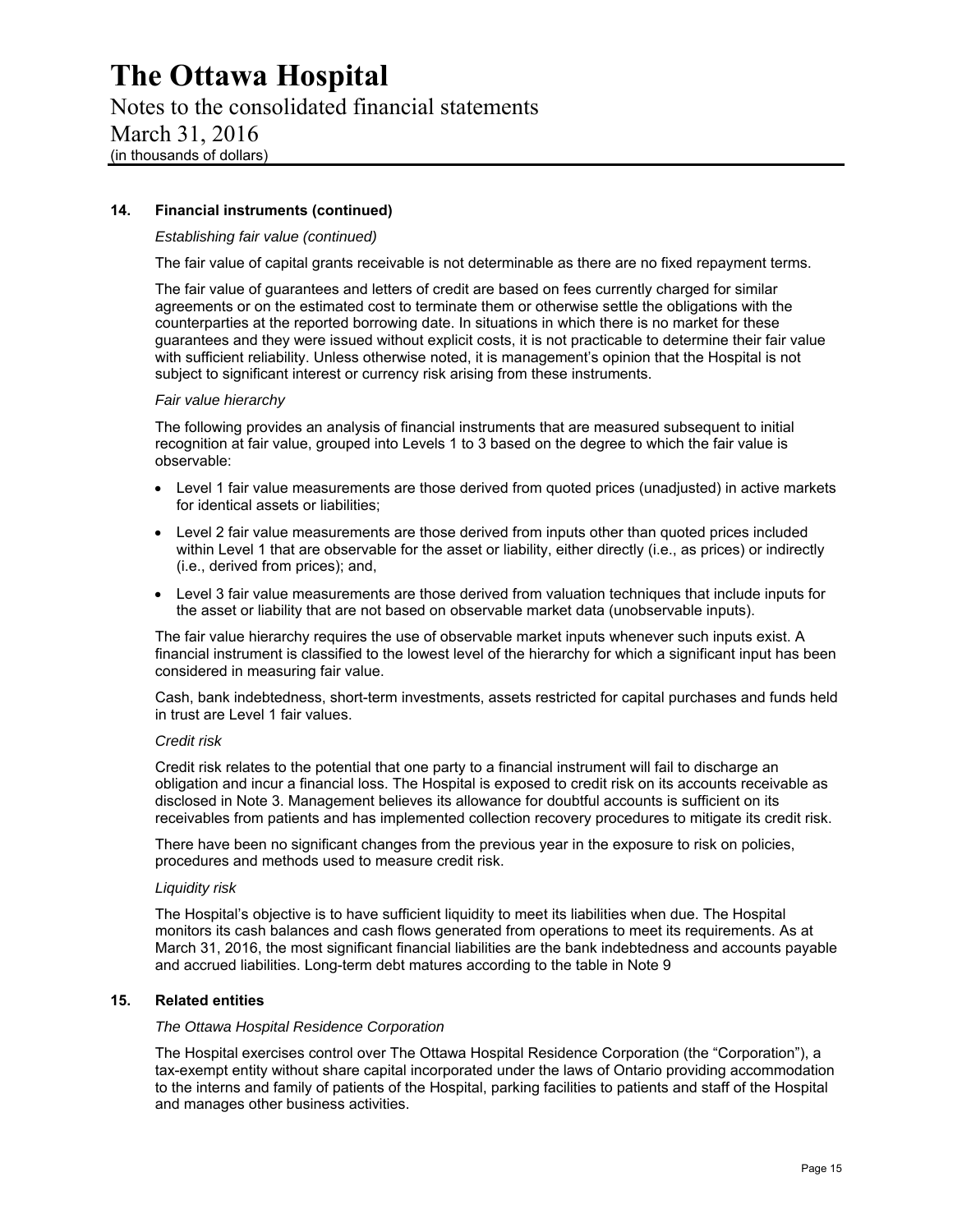Notes to the consolidated financial statements March 31, 2016 (in thousands of dollars)

#### **15. Related entities (continued)**

*The Ottawa Hospital Residence Corporation (continued)* 

During the year, the Hospital received \$4,000 (2015 - \$Nil) from the Corporation. As at March 31, 2016 the Hospital had a payable to the Corporation, amounting to \$3,906 (2015 - \$6,706), this amount is subject to an interest rate of prime minus 1.75%, is due on demand and has no fixed terms of repayment.

The summarized assets, liabilities and results of operations for the Corporation for the year ended December 31 is as follows:

|                                 | 2015  | 2014  |
|---------------------------------|-------|-------|
|                                 | \$    | \$    |
|                                 |       |       |
| Financial position:             |       |       |
| <b>Total assets</b>             | 9,106 | 8,239 |
|                                 |       |       |
| <b>Total liabilities</b>        | 256   | 330   |
| Net assets                      | 8,850 | 7,909 |
|                                 | 9,106 | 8,239 |
|                                 |       |       |
|                                 | 2015  | 2014  |
|                                 | \$    | \$    |
| Results of operations:          |       |       |
| Total revenue                   | 2,179 | 2,300 |
| <b>Total expenses</b>           | 1,239 | 1,317 |
| Excess of revenue over expenses | 940   | 983   |
|                                 |       |       |
|                                 | 2015  | 2014  |
|                                 | \$    | \$    |
| Cash flows:                     |       |       |
| Operating                       | 1,016 | 1,252 |
| Investing                       | (114) | 13    |
| Cash flows for the year         | 902   | 1,265 |

#### *The Ottawa Hospital Foundation*

The Hospital has an economic interest in The Ottawa Hospital Foundation (the "Foundation"), a taxexempt entity without share capital incorporated under the laws of Ontario. The Foundation was established to raise, receive, maintain and manage funds to be distributed towards various programs and capital projects of the Hospital.

During the year, the Hospital received \$6,521 (2015 - \$7,945) from the Foundation. As at March 31, 2016, the Hospital had a capital grant receivable from the Foundation amounting to \$2,924 (2015 - \$2,367) and an endowment receivable of \$575 (2015 - \$564). In addition, the Foundation donated gifts-in-kind to the Hospital, which were recorded by the Hospital at no value. The Hospital provides the Foundation with office premises without charge.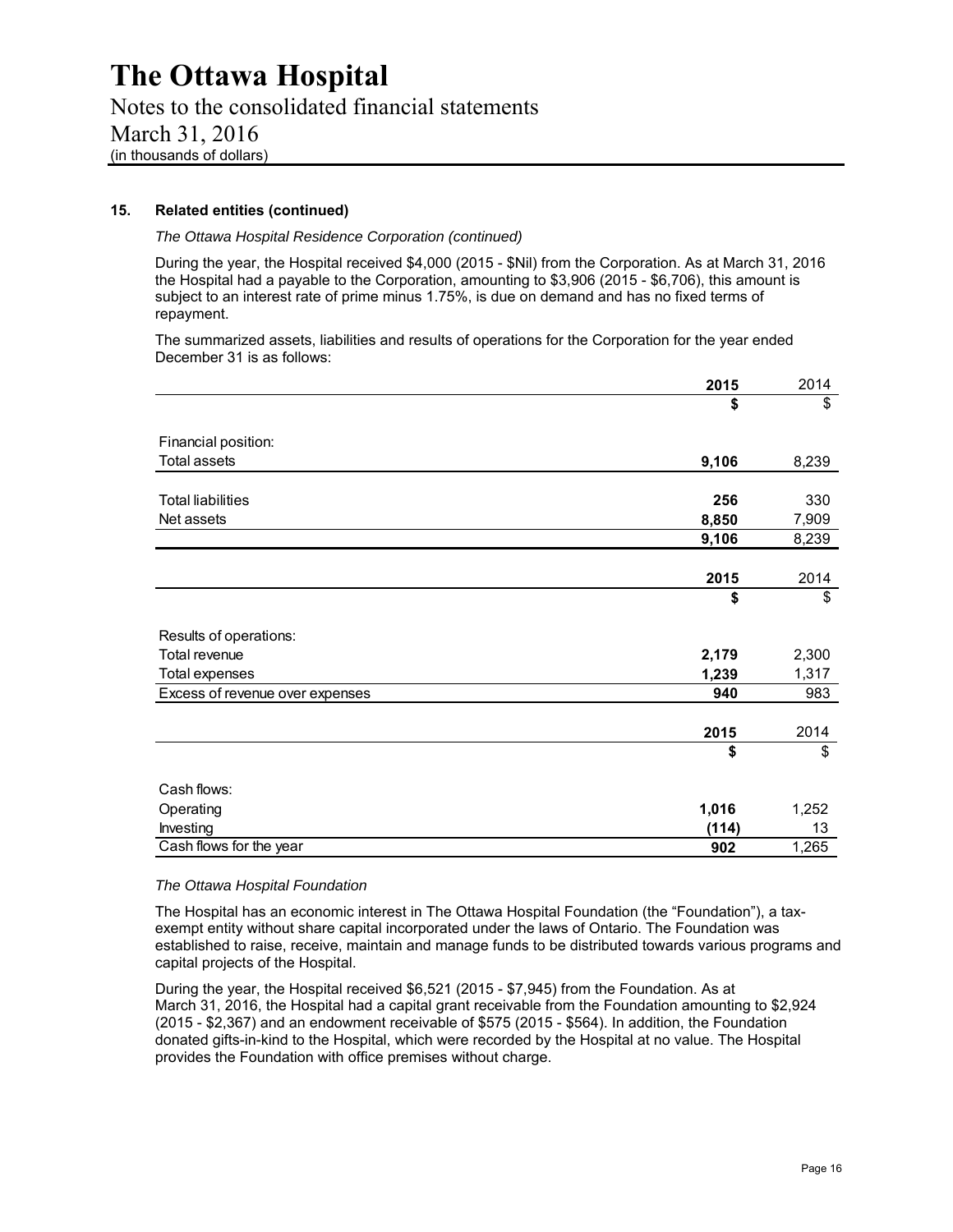Notes to the consolidated financial statements March 31, 2016 (in thousands of dollars)

#### **15. Related entities (continued)**

#### *Ottawa Hospital Research Institute*

The Hospital has an economic interest in the Ottawa Hospital Research Institute (the "Institute"). The Institute carries on and exclusively promotes scientific research and experimental development for the benefit of the general public. The Institute is a tax-exempt entity incorporated under the laws of Ontario.

As at March 31, 2016, the Hospital had an operational payable to the Institute amounting to \$1,473 (2015 - \$3,234). The Hospital provided \$8,612 (2015 - \$4,336) of base funding in support of resources to the Institute during fiscal 2016. The Hospital also provided \$230 (2015 - \$150) for specific operating expenditures to the Institute. These amounts are recorded in supplies and other on the consolidated Statement of operations.

#### *Eastern Ontario Regional Laboratory Association Inc.*

The Hospital is a founding member of Eastern Ontario Regional Laboratory Association Inc. ("EORLA"). EORLA was established to provide specialized laboratory services to the sixteen member hospitals on a cost of service basis.

The Hospital entered into a contract with the Ministry of Health and Long-term Care of Ontario to construct a regional laboratory, including investments in capital equipment. As at March 31, 2016, The Ottawa Hospital had completed the project, at a total cost of \$25,376 (2015 - \$25,376), of which \$7,834 (2015 - \$7,834) is to be funded by EORLA. In return for this capital investment, EORLA will be permitted to occupy the premises, under the provisions set out in the member Site Use Agreements.

At March 31, 2016, the Hospital had an economic interest of \$293 (2015 - \$2,096) of total net assets of \$722 (2015 - \$5,071). The Hospital also had a capital grant receivable from EORLA in the amount of \$7,834 (2015 - \$7,834) and an operational receivable of \$5,490 (2015 - \$4,102).

#### *Auxiliaries and Association*

The Hospital has an economic interest in the Ottawa Civic Hospital Auxiliary, the Riverside Hospital Auxiliary and the Friends of the Ottawa General Hospital (the "Auxiliaries") and the Rehabilitation Centre Volunteer Association (the "Association"). The object of the Auxiliaries and the Association is to raise and receive funds to be distributed towards various programs and capital projects of the Hospital and its related Foundations. The Auxiliaries and the Association are tax-exempt entities. The Auxiliaries were created under the laws of Ontario.

#### *Hospital Food Services - Ontario Inc. and Ottawa Regional Hospital Linen Services Incorporated*

The Hospital is a founding member of Hospital Food Services - Ontario Inc. ("HFS") and of the Ottawa Regional Hospital Linen Services Incorporated ("ORHLS"). HFS and ORHLS were established to provide food and laundry services, respectively to member hospitals on a cost of service basis.

At March 31, 2016, the Hospital had an economic interest of \$3,719 (2015 - \$3,312) of total net assets of \$6,126 (2015 - \$5,276) of HFS. The corresponding interest in ORHLS was \$7,174 (2015 - \$7,045) of total net assets of \$12,484 (2015 - \$12,368).

For the year ended March 31, 2016, the Hospital provided \$1,627 (2015 - \$1,515) to HFS for food services and \$10,784 (2015 - \$11,076) to ORHLS for linen services. These amounts have been included in supplies and other on the consolidated Statement of operations.

#### *Champlain Health Supply Services*

The Hospital is a founding member of Champlain Health Supply Services ("CHSS"). CHSS was established to implement shared service collaboration for the hospitals in the Champlain Region that will integrate the operations of sourcing, procurement and logistics across the region.

As at March 31, the Hospital had a payable of \$65 (2015 - \$30) to CHSS relating to expenses paid by CHSS on behalf of the Hospital. These amounts are recorded in supplies and other operating expenses on the non-consolidated statement of operations.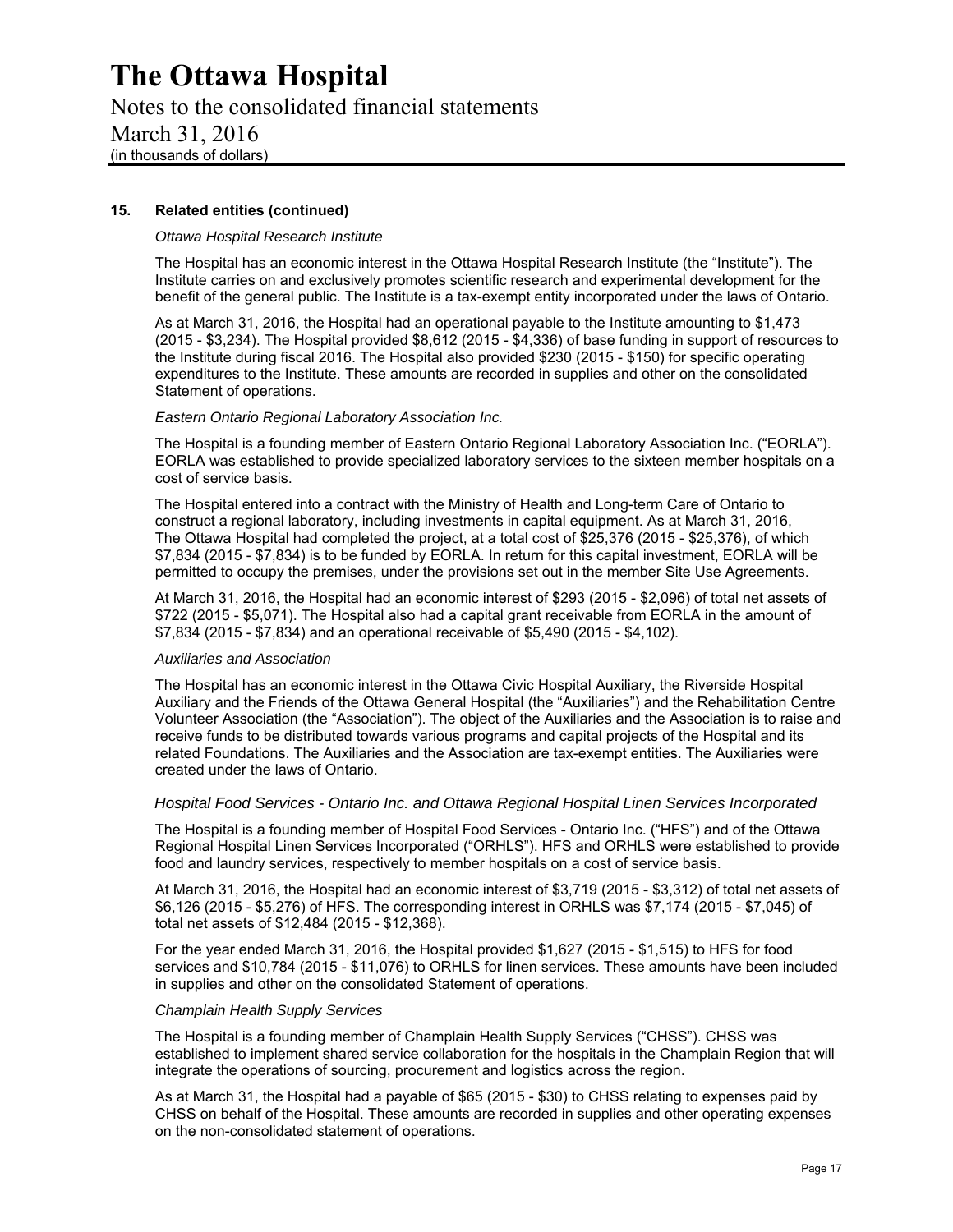Notes to the consolidated financial statements March 31, 2016 (in thousands of dollars)

#### **16. Changes in non-cash operating working capital items**

|                                          | 2016      | 2015      |
|------------------------------------------|-----------|-----------|
|                                          | \$        | \$        |
| Short-term investments                   | (109)     | (21)      |
| Accounts receivable                      | (9,766)   | (17, 432) |
| Inventories                              | 1,252     | (1, 319)  |
| Prepaid expenses                         | (715)     | (2,998)   |
| Accounts payable and accrued liabilities | (23, 795) | (8,357)   |
| Deferred contributions                   | (4,020)   | 1,204     |
|                                          | (37, 153) | (28, 923) |

#### **17. Commitments, contingencies and guarantees**

The nature of the Hospital's activities is such that there is usually litigation pending or in prospect at any time. With respect to claims at March 31, 2016, management believes the Hospital has valid defenses and appropriate insurance coverage in place. In the event any claims are successful, management believes that such claims are not expected to have a material effect on the Hospital's financial position.

A group of hospitals, including the Hospital, have formed the Healthcare Insurance Reciprocal of Canada ("HIROC"). HIROC is registered as a Reciprocal pursuant to provincial Insurance Acts which permit persons to exchange with other persons reciprocal contracts of indemnity insurance. HIROC facilitates the provision of liability insurance coverage to health care organizations in the provinces and territories where it is licensed. Subscribers pay annual premiums, which are actuarially determined, and are subject to assessment for losses in excess of such premiums, if any, experienced by the group of subscribers for the year in which they were a subscriber. No such assessments have been made to March 31, 2016.

At March 31, 2016, HFS had \$5,870 (2015 - \$6,923) outstanding on an available line of credit of \$6,590 (2015 - \$7,066), with the Hospital guaranteeing 48.1%. The guarantee continues until the loan, including accrued interest and fees, has been paid in full. In the event of any breach of covenants associated with this line of credit, the Hospital may be required to advance capital to HFS in accordance with its guarantee of the debt. At March 31, 2016, the Hospital's share of the potential debt repayment should HFS default on the line of credit is \$2,823 (2015 - \$3,330). As at the date of the audit report, there has been no such request by the debtor.

To the extent permitted by law the Hospital indemnifies present and former directors and officers against certain claims that may be made against them as a result of their service as directors or officers. The Hospital purchases directors' and officers' liability insurance that may be available in certain instances. The nature and likelihood of these arrangements preclude the Hospital from making a reasonable estimate of the maximum potential amount the Hospital could be required to pay to counterparties. The Hospital believes the likelihood that it will incur significant liability under these arrangements is remote and accordingly, no amount has been recorded in the consolidated financial statements for these guarantees.

At March 31, 2016, the Hospital has an environmentally contaminated site and has not recorded a liability for remediation costs as the probability and the measurement of such costs are indeterminable at this time.

At March 31, 2016, letters of credit totaling \$36 (2015 - \$36) were issued primarily to governmental authorities to guarantee fulfillment of the Hospital's obligations with respect to the installation of road, water, sewer and drainage improvements on Hospital-owned land.

The Hospital has construction in progress recorded in capital assets of \$27,372 at March 31, 2016 (2015 - \$38,429). The cost to complete this construction is estimated at \$246,312 (2015 - \$222,393).